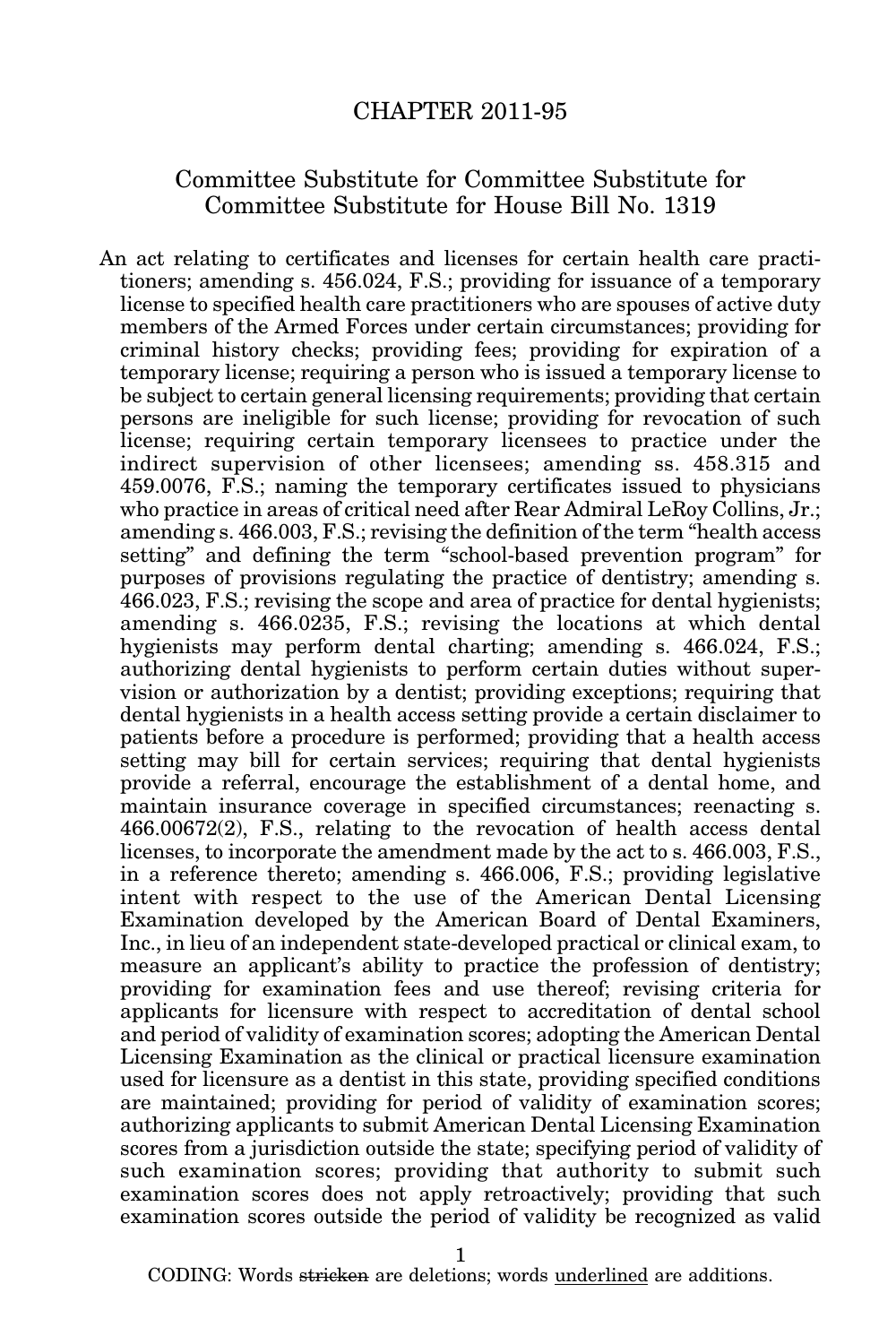upon demonstration that the applicant has met specified additional standards; designating the practical examination and specifying minimum standards therefor; requiring applicants for licensure with American Dental Licensing Examination scores from a state other than this state to engage in the full-time practice of dentistry inside the geographic boundaries of this state within 1 year of receiving such licensure in this state; providing legislative findings with respect thereto; providing a definition; providing legislative intent with respect to expiration of such licenses upon a finding that acceptable proof of full-time practice within the geographic boundaries of this state within 1 year after the initial issuance of the license was not received by the board; providing procedures and requirements with respect to determination of compliance; providing procedures, requirements, and prohibitions in the event of expiration; providing a penalty for using or attempting to use a license that has expired; amending s. 466.0067, F.S.; correcting a cross-reference; reenacting ss.  $466.0065(1)$ ,  $466.0067(2)$ ,  $(5)$ ,  $(9)$ , and  $(12)$ ,  $466.00671(1)(d)$ , 466.007(2)(b) and (3), 466.009(1), and 466.011, F.S., relating to regional licensure examinations, application for health access dental license, renewal of the health access dental license, examination of dental hygienists, reexamination, and licensure, respectively, to incorporate the amendments made to s. 466.006, F.S., in references thereto; amending s. 468.701, F.S.; defining "Board of Certification"; amending s. 468.703, F.S.; revising qualifications for certain members of the Board of Athletic Training; amending s. 468.707, F.S.; revising requirements for licensure by the Department of Health as an athletic trainer; reorganizing provisions; amending s. 468.711, F.S.; revising provisions relating to renewal of license and continuing education requirements for athletic trainers; providing severability; providing that the act does not apply retroactively; providing effective dates.

Be It Enacted by the Legislature of the State of Florida:

Section 1. Subsection (3) is added to section 456.024, Florida Statutes, to read:

456.024 Members of Armed Forces in good standing with administrative boards or the department; spouses.—

(3)(a) The board, or the department if there is no board, may issue a temporary professional license to the spouse of an active duty member of the Armed Forces of the United States who submits to the department:

1. A completed application upon a form prepared and furnished by the department in accordance with the board's rules;

2. The required application fee;

3. Proof that the applicant is married to a member of the Armed Forces of the United States who is on active duty;

2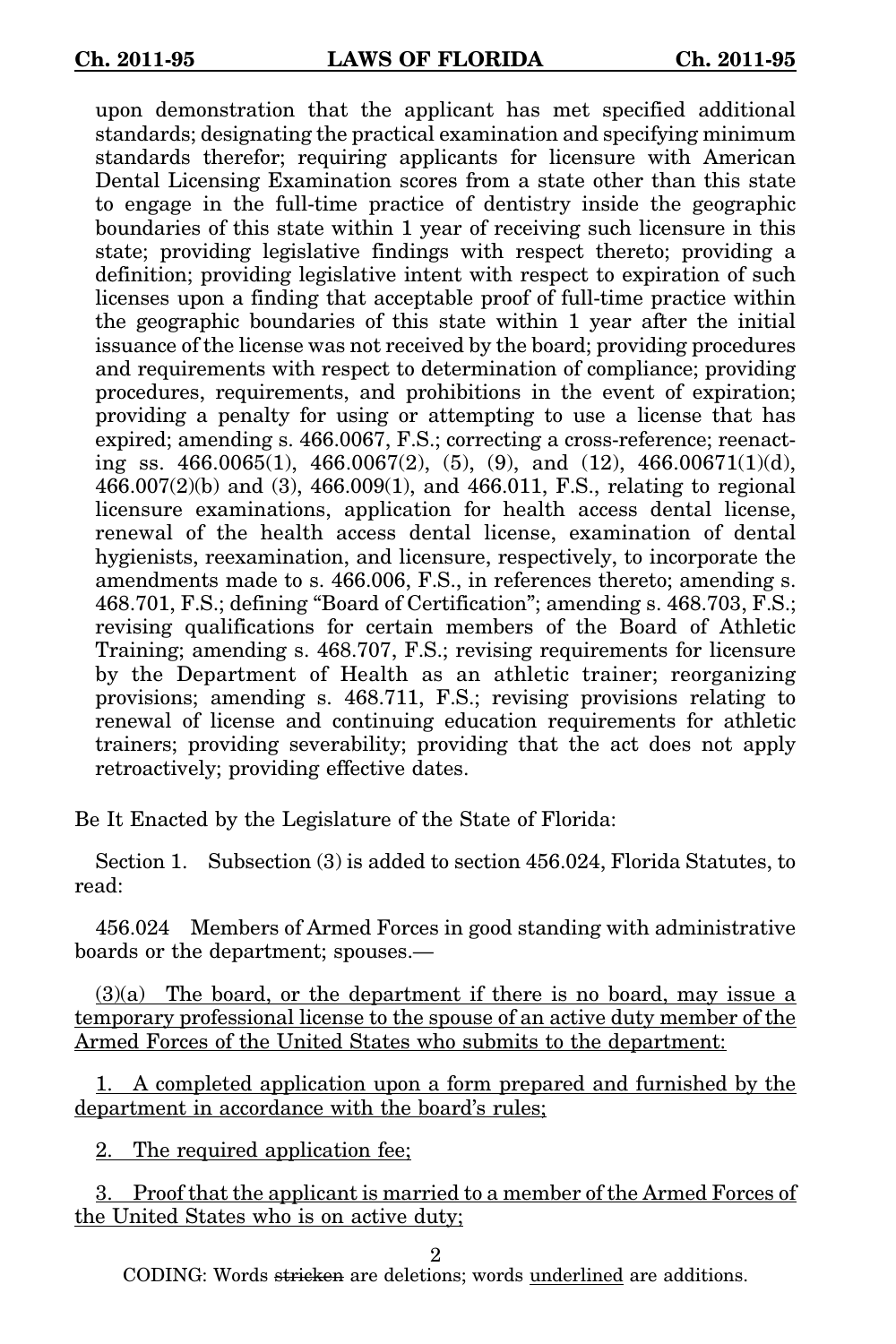4. Proof that the applicant holds a valid license for the profession issued by another state, the District of Columbia, or a possession or territory of the United States, and is not the subject of any disciplinary proceeding in any jurisdiction in which the applicant holds a license to practice a profession regulated by this chapter;

5. Proof that the applicant's spouse is assigned to a duty station in this state pursuant to the member's official active duty military orders; and

6. Proof that the applicant would otherwise be entitled to full licensure under the appropriate practice act, and is eligible to take the respective licensure examination as required in Florida.

(b) The applicant must also submit to the Department of Law Enforcement a complete set of fingerprints. The Department of Law Enforcement shall conduct a statewide criminal history check and forward the fingerprints to the Federal Bureau of Investigation for a national criminal history check.

(c) Each board, or the department if there is no board, shall review the results of the state and federal criminal history checks according to the level 2 screening standards in s. 435.04 when granting an exemption and when granting or denying the temporary license.

(d) The applicant shall pay the cost of fingerprint processing. If the fingerprints are submitted through an authorized agency or vendor, the agency or vendor shall collect the required processing fees and remit the fees to the Department of Law Enforcement.

(e) The department shall set an application fee, which may not exceed the cost of issuing the license.

(f) A temporary license expires 12 months after the date of issuance and is not renewable.

 $(g)$  An applicant for a temporary license under this subsection is subject to the requirements under s.  $456.013(3)(a)$  and (c).

(h) An applicant shall be deemed ineligible for a temporary license pursuant to this section if the applicant:

1. Has been convicted of or pled nolo contendere to, regardless of adjudication, any felony or misdemeanor related to the practice of a health care profession;

2. Has had a health care provider license revoked or suspended from another of the United States, the District of Colombia, or a United States Territory;

3. Has been reported to the National Practitioner Data Bank, unless the applicant has successfully appealed to have his or her name removed from the data bank; or

3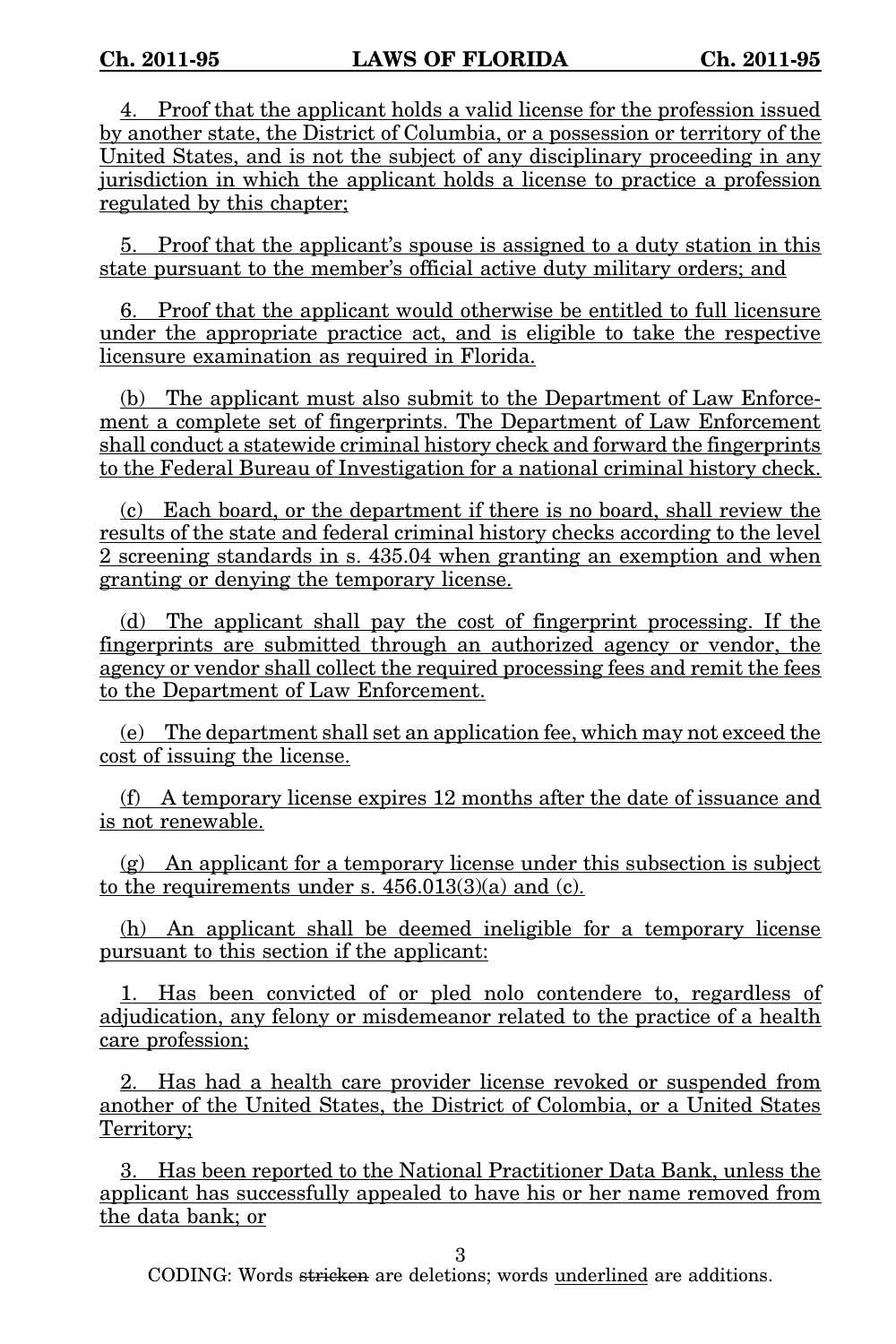4. Has previously failed the Florida examination required to receive a license to practice the profession for which the applicant is seeking a license.

(i) The board, or department if there is no board, may revoke a temporary license upon finding that the individual violated the profession's governing practice act.

(j) An applicant who is issued a temporary professional license to practice as a dentist pursuant to this section must practice under the indirect supervision, as defined in s. 466.003, of a dentist licensed pursuant to chapter 466.

Section 2. Present subsections (1) through (4) of section 458.315, Florida Statutes, are renumbered as subsections (2) through (5), respectively, and a new subsection (1) is added to that section, to read:

458.315 Temporary certificate for practice in areas of critical need.—

(1) A certificate issued pursuant to this section may be cited as the "Rear Admiral LeRoy Collins, Jr., Temporary Certificate for Practice in Areas of Critical Need."

Section 3. Present subsections (1) through (4) of section 459.0076, Florida Statutes, are renumbered as subsections (2) through (5), respectively, and a new subsection (1) is added to that section, to read:

459.0076 Temporary certificate for practice in areas of critical need.—

(1) A certificate issued pursuant to this section may be cited as the "Rear Admiral LeRoy Collins, Jr., Temporary Certificate for Practice in Areas of Critical Need."

Section 4. Subsection (14) of section 466.003, Florida Statutes, is amended, and subsection (15) is added to that section, to read:

466.003 Definitions.—As used in this chapter:

(14) "Health access setting settings" means a program or an institution programs and institutions of the Department of Children and Family Services, the Department of Health, the Department of Juvenile Justice, a nonprofit community health center centers, a Head Start center centers, a federally qualified health center or look-alike centers (FQHCs), FQHC lookalikes as defined by federal law, a school-based prevention program, a clinic and clinics operated by an accredited college colleges of dentistry, or an accredited dental hygiene program in this state if such community service program or institution programs and institutions immediately reports report to the Board of Dentistry all violations of s. 466.027, s. 466.028, or other practice act or standard of care violations related to the actions or inactions of a dentist, dental hygienist, or dental assistant engaged in the delivery of dental care in such setting settings.

4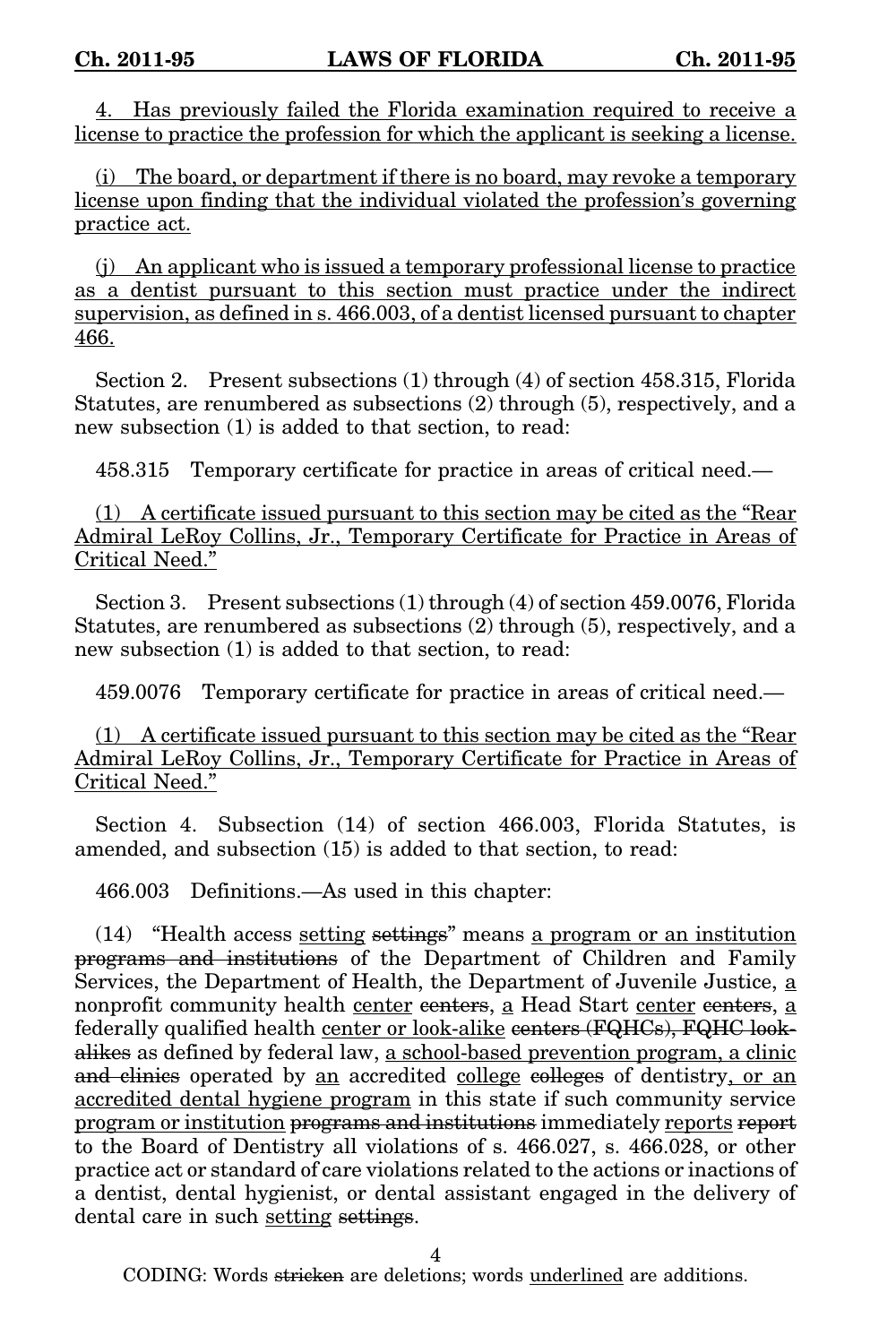(15) "School-based prevention program" means preventive oral health services offered at a school by one of the entities defined in subsection (14) or by a nonprofit organization that is exempt from federal income taxation under s.  $501(a)$  of the Internal Revenue Code, and described in s.  $501(c)(3)$  of the Internal Revenue Code.

Section 5. Subsections (2) and (3) of section 466.023, Florida Statutes, are amended to read:

466.023 Dental hygienists; scope and area of practice.—

(2) Dental hygienists may perform their duties:

(a) In the office of a licensed dentist;

(b) In public health programs and institutions of the Department of Children and Family Services, Department of Health, and Department of Juvenile Justice under the general supervision of a licensed dentist; or

(c) In a health access setting as defined in s. 466.003; or

 $(d)(e)$  Upon a patient of record of a dentist who has issued a prescription for the services of a dental hygienist, which prescription shall be valid for 2 years unless a shorter length of time is designated by the dentist, in:

1. Licensed public and private health facilities;

- 2. Other public institutions of the state and federal government;
- 3. Public and private educational institutions;
- 4. The home of a nonambulatory patient; and
- 5. Other places in accordance with the rules of the board.

However, the dentist issuing such prescription shall remain responsible for the care of such patient. As used in this subsection, "patient of record" means a patient upon whom a dentist has taken a complete medical history, completed a clinical examination, recorded any pathological conditions, and prepared a treatment plan.

(3) Dental hygienists may, without supervision, provide educational programs, faculty or staff training programs, and authorized fluoride rinse programs; apply fluorides; instruct a patient in oral hygiene care; supervise the oral hygiene care of a patient;, and perform other services that which do not involve diagnosis or treatment of dental conditions and that which services are approved by rule of the board.

Section 6. Subsection (2) of section 466.0235, Florida Statutes, is amended to read:

466.0235 Dental charting.—

5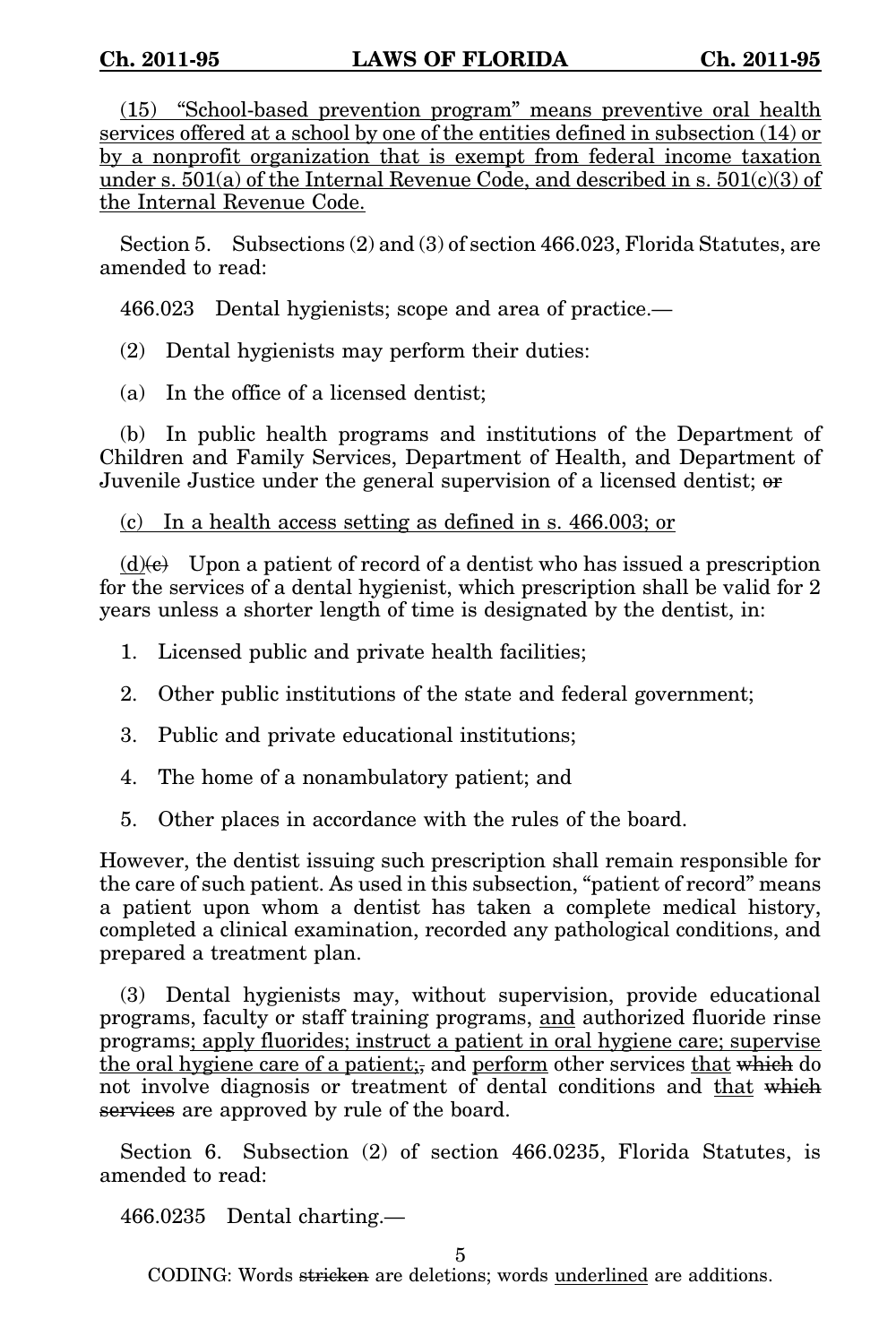(2) A dental hygienist may, without supervision and within the lawful scope of his or her duties as authorized by law, perform dental charting of hard and soft tissues in public and private educational institutions of the state and Federal Government, nursing homes, assisted living and long-term care facilities, community health centers, county health departments, mobile dental or health units, health access settings as defined in s. 466.003, and epidemiological surveys for public health. A dental hygienist may also perform dental charting on a volunteer basis at health fairs.

Section 7. Section 466.024, Florida Statutes, is amended to read:

466.024 Delegation of duties; expanded functions.—

(1) A dentist may not delegate irremediable tasks to a dental hygienist or dental assistant, except as provided by law. A dentist may delegate remediable tasks to a dental hygienist or dental assistant when such tasks pose no risk to the patient. A dentist may only delegate remediable tasks so defined by law or rule of the board. The board by rule shall designate which tasks are remediable and delegable, except that the following are by law found to be remediable and delegable:

(a) Taking impressions for study casts but not for the purpose of fabricating any intraoral restorations or orthodontic appliance.

(b) Placing periodontal dressings.

(c) Removing periodontal or surgical dressings.

(d) Removing sutures.

(e) Placing or removing rubber dams.

(f) Placing or removing matrices.

(g) Placing or removing temporary restorations.

(h) Applying cavity liners, varnishes, or bases.

(i) Polishing amalgam restorations.

(j) Polishing clinical crowns of the teeth for the purpose of removing stains but not changing the existing contour of the tooth.

(k) Obtaining bacteriological cytological specimens not involving cutting of the tissue.

Nothing in This subsection does not shall be construed to limit delegable tasks to those specified herein.

(2) A dental hygienist licensed in this state may perform the following remediable tasks in a health access setting as defined in s. 466.003 without the physical presence, prior examination, or authorization of a dentist:

6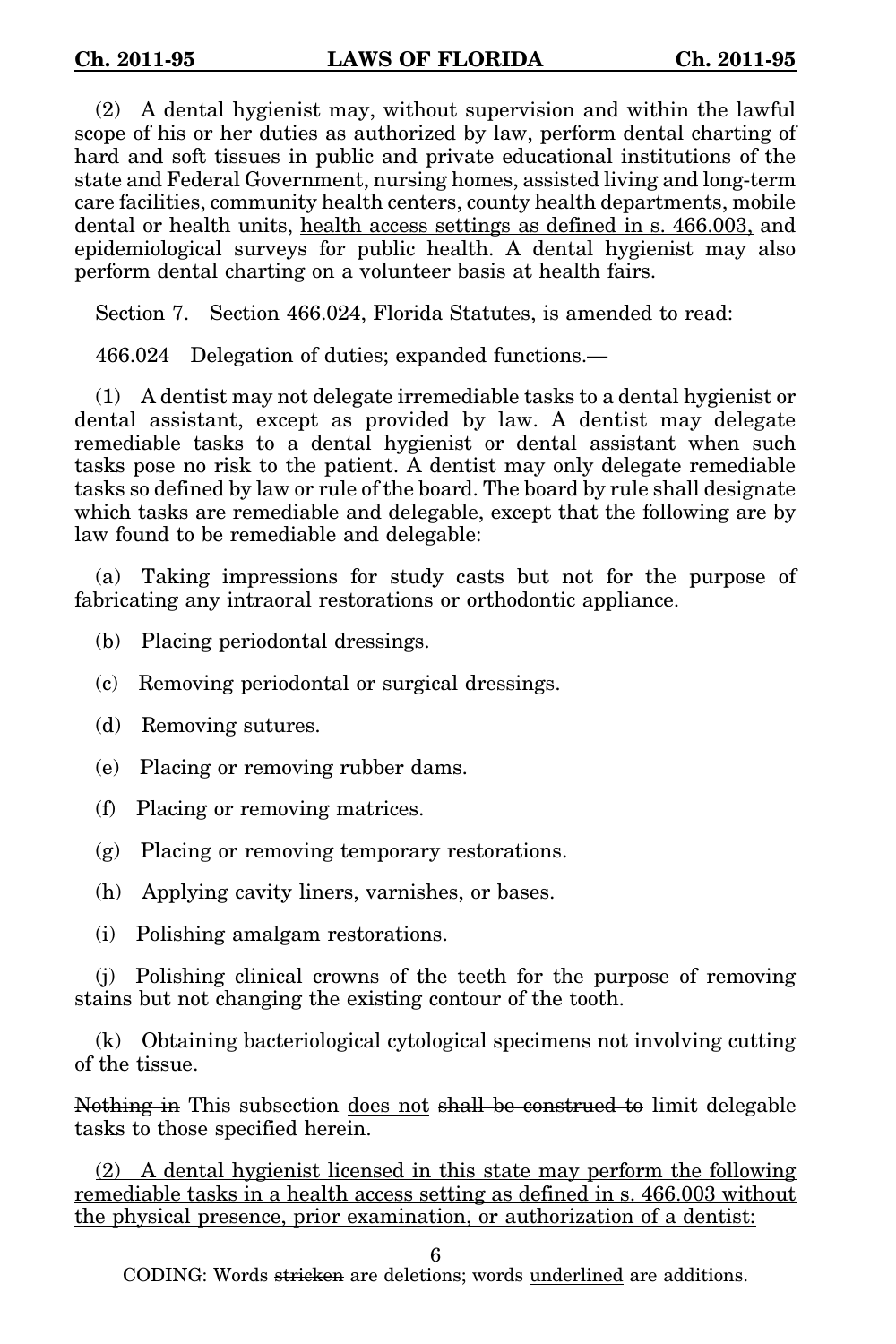(a) Perform dental charting as defined in s. 466.0235 and as provided by rule.

(b) Measure and record a patient's blood pressure rate, pulse rate, respiration rate, and oral temperature.

(c) Record a patient's case history.

(d) Apply topical fluorides, including fluoride varnishes, which are approved by the American Dental Association or the Food and Drug Administration.

(e) Apply dental sealants.

(f) Remove calculus deposits, accretions, and stains from exposed surfaces of the teeth and from tooth surfaces within the gingival sulcus.

1. A dentist licensed under this chapter or a physician licensed under chapter 458 or chapter 459 must give medical clearance before a dental hygienist removes calculus deposits, accretions, and stains from exposed surfaces of the teeth or from tooth surfaces within the gingival sulcus.

2. A dentist shall conduct a dental examination on a patient within 13 months after a dental hygienist removes the patient's calculus deposits, accretions, and stains from exposed surfaces of the teeth or from tooth surfaces within the gingival sulcus. Additional oral hygiene services may not be performed under this paragraph without a clinical examination by a dentist who is licensed under this chapter.

This subsection does not authorize a dental hygienist to perform root planing or gingival curettage without supervision by a dentist.

(3) For all remediable tasks listed in subsection (2), the following disclaimer must be provided to the patient in writing before any procedure is performed:

(a) The services being offered are not a substitute for a comprehensive dental exam by a dentist.

(b) The diagnosis of caries, soft tissue disease, oral cancer, temporomandibular joint disease (TMJ), and dentofacial malocclusions will be completed only by a dentist in the context of delivering a comprehensive dental exam.

(4) This section does not prevent a program operated by one of the health access settings as defined in s. 466.003 or a nonprofit organization that is exempt from federal income taxation under s. 501(a) of the Internal Revenue Code and described in s.  $501(c)(3)$  of the Internal Revenue Code from billing and obtaining reimbursement for the services described in this section which are provided by a dental hygienist or from making or maintaining any records pursuant to s. 456.057 necessary to obtain reimbursement.

7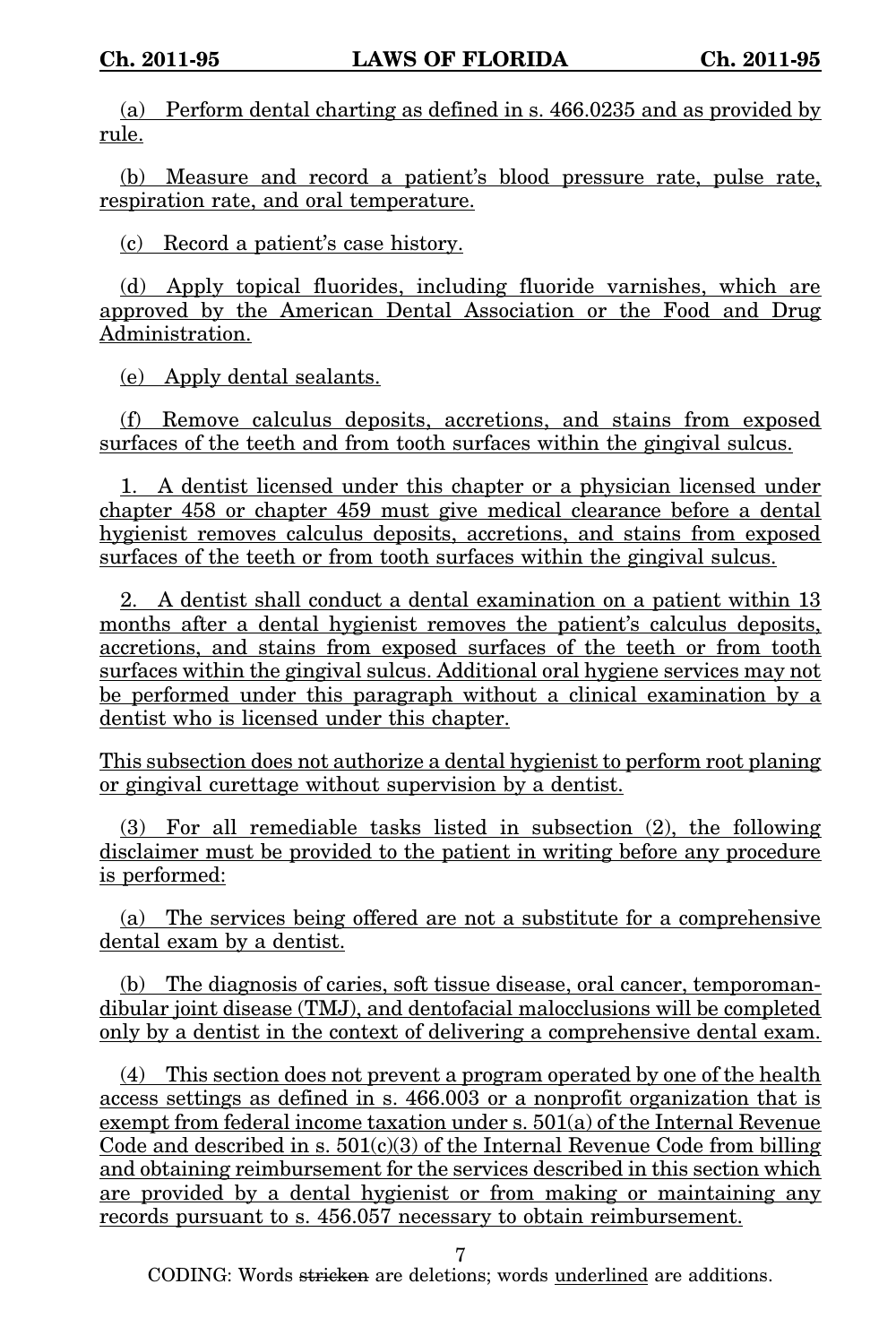(5) A dental hygienist who performs, without supervision, the remediable tasks listed in subsection (2) shall:

(a) Provide a dental referral in strict compliance with federal and state patient referral, anti-kickback, and patient brokering laws.

(b) Encourage the establishment of a dental home.

(c) Maintain professional malpractice insurance coverage that has minimum limits of \$100,000 per occurrence and \$300,000 in the aggregate through the employing health access setting or individual policy.

 $(6)(2)$  Notwithstanding subsection (1) or subsection (2), a dentist may delegate the tasks of gingival curettage and root planing to a dental hygienist but not to a dental assistant.

 $(7)(3)$  All other remediable tasks shall be performed under the direct, indirect, or general supervision of a dentist, as determined by rule of the board, and after such formal or on-the-job training by the dental hygienist or dental assistant as the board by rule may require. The board by rule may establish a certification process for expanded-duty dental assistants, establishing such training or experience criteria or examinations as it deems necessary and specifying which tasks may be delegable only to such assistants. If the board does establish such a certification process, the department shall implement the application process for such certification and administer any examinations required.

 $(8)(4)$  Notwithstanding subsection  $(1)$  or subsection  $(2)$ , a dentist may not delegate to anyone other than another licensed dentist:

(a) Any prescription of drugs or medications requiring the written order or prescription of a licensed dentist or physician.

(b) Any diagnosis for treatment or treatment planning.

 $(9)$ (5) Notwithstanding any other provision of law, a dentist is primarily responsible for all procedures delegated by her or him.

 $(10)(6)$  A No dental assistant may not shall perform an intraoral procedure except after such formal or on-the-job training as the board by rule shall prescribe.

Section 8. For the purpose of incorporating the amendment made by this act to section 466.003, Florida Statutes, in a reference thereto, subsection (2) of section 466.00672, Florida Statutes, is reenacted to read:

466.00672 Revocation of health access dental license.—

(2) Failure of an individual licensed pursuant to s. 466.0067 to limit the practice of dentistry to health access settings as defined in s. 466.003 constitutes the unlicensed practice of dentistry.

8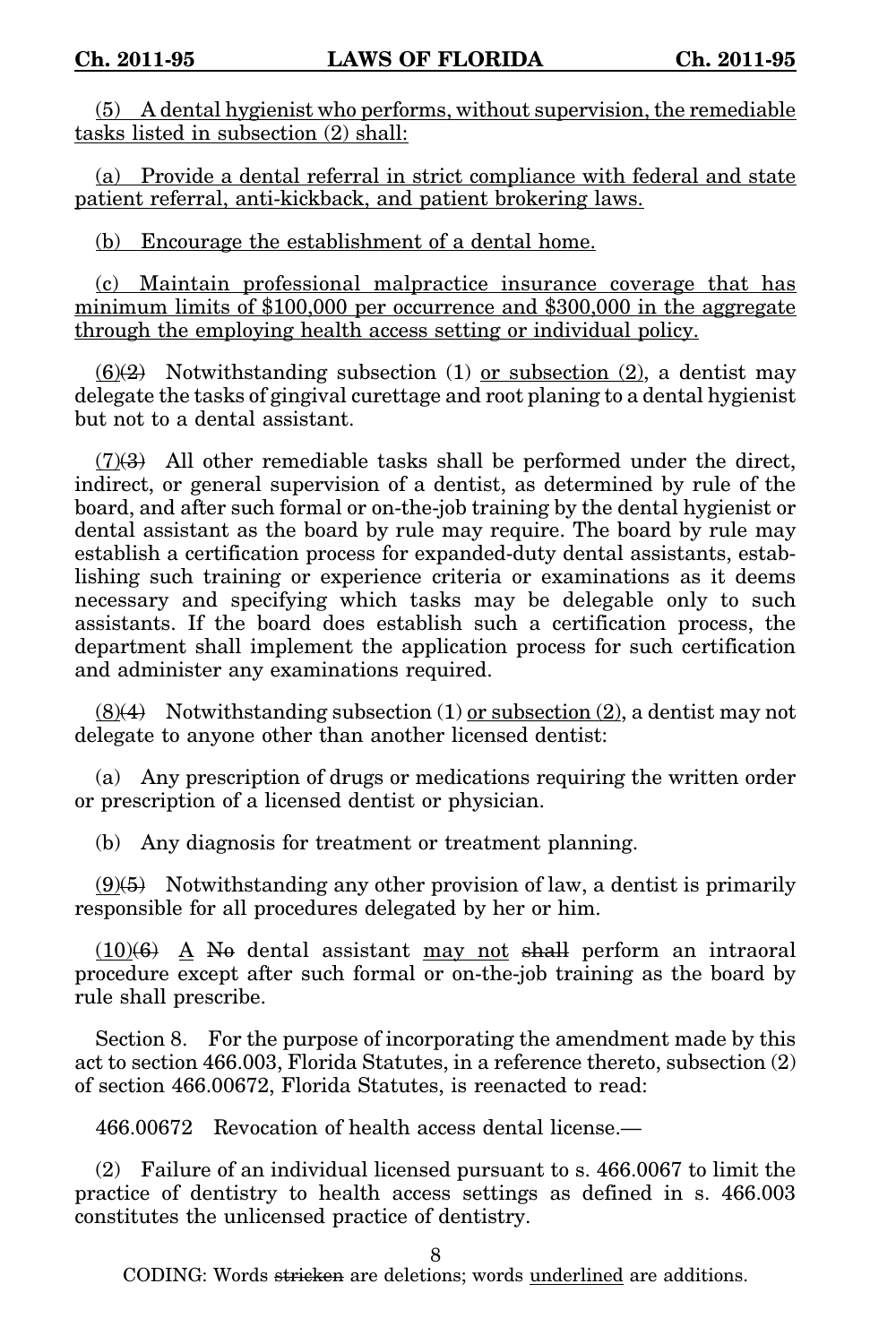Section 9. Effective October 1, 2011, section 466.006, Florida Statutes, is amended to read:

466.006 Examination of dentists.—

 $(1)(a)$  It is the intent of the Legislature to reduce the costs associated with an independent state-developed practical or clinical examination to measure an applicant's ability to practice the profession of dentistry and to use the American Dental Licensing Examination developed by the American Board of Dental Examiners, Inc., in lieu of an independent state-developed practical or clinical examination. The Legislature finds that the American Dental Licensing Examination, in both its structure and function, consistently meets generally accepted testing standards and has been found, as it is currently organized and operating, to adequately and reliably measure an applicant's ability to practice the profession of dentistry.

(b) Any person desiring to be licensed as a dentist shall apply to the department to take the licensure examinations and shall verify the information required on the application by oath. The application shall include two recent photographs. There shall be an application fee set by the board not to exceed \$100 which shall be nonrefundable. There shall also be an examination fee set by the board, which shall not exceed \$425 plus the actual per applicant cost to the department for purchase of some or all portions of the examination from the American Board of Dental Examiners or its successor entity, if any, provided the board finds the successor entity's clinical examination complies with the provisions of this section. The examination fee Northeast Regional Board of Dental Examiners or a similar national organization, which may be refundable if the applicant is found ineligible to take the examinations.

(2) An applicant shall be entitled to take the examinations required in this section to practice dentistry in this state if the applicant:

(a) Is 18 years of age or older.

(b)1. Is a graduate of a dental school accredited by the American Dental Association Commission on Dental Accreditation Commission on Accreditation of the American Dental Association or its successor entity agency, if any, or any other dental nationally recognized accrediting entity recognized by the United States Department of Education agency; or

2. Is a dental student in the final year of a program at such an accredited dental school who has completed all the coursework necessary to prepare the student to perform the clinical and diagnostic procedures required to pass the examinations. With respect to a dental student in the final year of a program at a dental school, a passing score on the examinations is valid for 365 180 days after the date the examinations were completed. A dental school student who takes the licensure examinations during the student's final year of an approved dental school must have graduated before being certified for licensure pursuant to s. 466.011.

9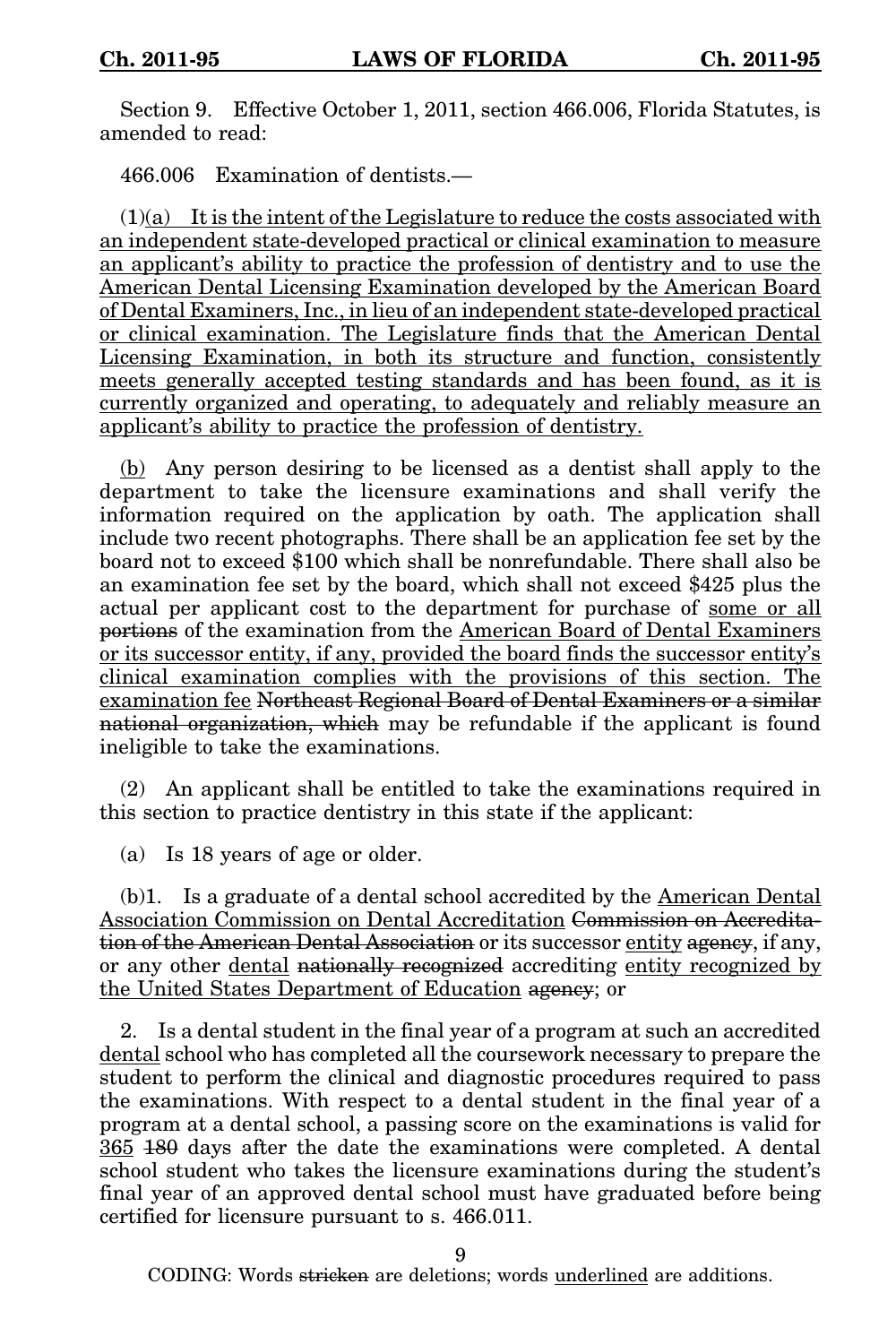(c)1. Has successfully completed the National Board of Dental Examiners dental examination within 10 years of the date of application; or

2. Has an active health access dental license in this state; and

a. The applicant has at least 5,000 hours within 4 consecutive years of clinical practice experience providing direct patient care in a health access setting as defined in s.  $466.003$  s.  $466.003(14)$ ; the applicant is a retired veteran dentist of any branch of the United States Armed Services who has practiced dentistry while on active duty and has at least 3,000 hours within 3 consecutive years of clinical practice experience providing direct patient care in a health access setting as defined in s.  $466.003$  s.  $466.003(14)$ ; or the applicant has provided a portion of his or her salaried time teaching health profession students in any public education setting, including, but not limited to, a community college, college, or university, and has at least 3,000 hours within 3 consecutive years of clinical practice experience providing direct patient care in a health access setting as defined in s. 466.003 s. 466.003(14);

b. The applicant has not been disciplined by the board, except for citation offenses or minor violations;

c. The applicant has not filed a report pursuant to s. 456.049; and

d. The applicant has not been convicted of or pled nolo contendere to, regardless of adjudication, any felony or misdemeanor related to the practice of a health care profession.

(3) If an applicant is a graduate of a dental college or school not accredited in accordance with paragraph (2)(b) or of a dental college or school not approved by the board, the applicant shall not be entitled to take the examinations required in this section to practice dentistry until she or he satisfies one of the following:

(a) Completes a program of study, as defined by the board by rule, at an accredited American dental school and demonstrates receipt of a D.D.S. or D.M.D. from said school; or

(b) Completes a 2-year supplemental dental education program at an accredited dental school and receives a dental diploma, degree, or certificate as evidence of program completion.

(4) Notwithstanding any other provision of law in chapter 456 pertaining to the clinical dental licensure examination or national examinations s.  $456.017(1)(e)$ , to be licensed as a dentist in this state, an applicant must successfully complete the following:

(a) A written examination on the laws and rules of the state regulating the practice of dentistry;

10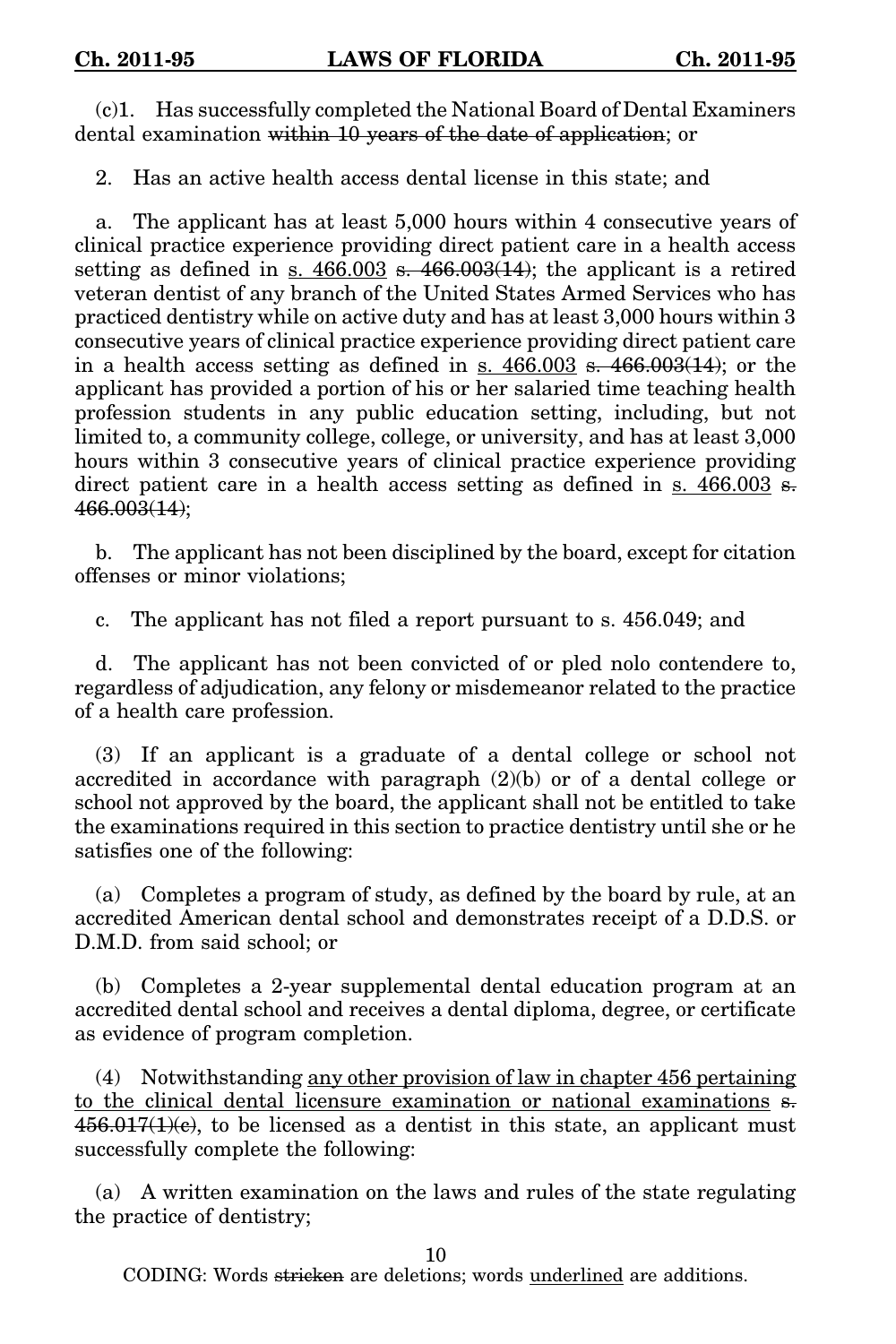(b)1. A practical or clinical examination, which shall be the American Dental Licensing Examination produced by the American Board of Dental Examiners, Inc., or its successor entity, if any, that is administered in this state and graded by dentists licensed in this state and employed by the department for just such purpose, provided that the board has attained, and continues to maintain thereafter, representation on the board of directors of the American Board of Dental Examiners, the examination development committee of the American Board of Dental Examiners, and such other committees of the American Board of Dental Examiners as the board deems appropriate by rule to assure that the standards established herein are maintained organizationally. A passing score on the American Dental Licensing Examination administered in this state and graded by dentists who are licensed in this state is valid for 365 days after the date the official examination results are published.

2.a. As an alternative to the requirements of subparagraph 1., an applicant may submit scores from an American Dental Licensing Examination previously administered in a jurisdiction other than this state after October 1, 2011, and such examination results shall be recognized as valid for the purpose of licensure in this state. A passing score on the American Dental Licensing Examination administered out-of-state shall be the same as the passing score for the American Dental Licensing Examination administered in this state and graded by dentists who are licensed in this state. The examination results are valid for 365 days after the date the official examination results are published. The applicant must have completed the examination after October 1, 2011.

b. This subparagraph may not be given retroactive application.

3. If the date of an applicant's passing American Dental Licensing Examination scores from an examination previously administered in a jurisdiction other than this state under subparagraph 2. is older than 365 days, then such scores shall nevertheless be recognized as valid for the purpose of licensure in this state, but only if the applicant demonstrates that all of the following additional standards have been met:

a.(I) The applicant completed the American Dental Licensing Examination after October 1, 2011.

(II) This sub-subparagraph may not be given retroactive application;

b. The applicant graduated from a dental school accredited by the American Dental Association Commission on Dental Accreditation or its successor entity, if any, or any other dental accrediting organization recognized by the United States Department of Education. Provided, however, if the applicant did not graduate from such a dental school, the applicant may submit proof of having successfully completed a full-time supplemental general dentistry program accredited by the American Dental Association Commission on Dental Accreditation of at least 2 consecutive academic years at such accredited sponsoring institution. Such program

11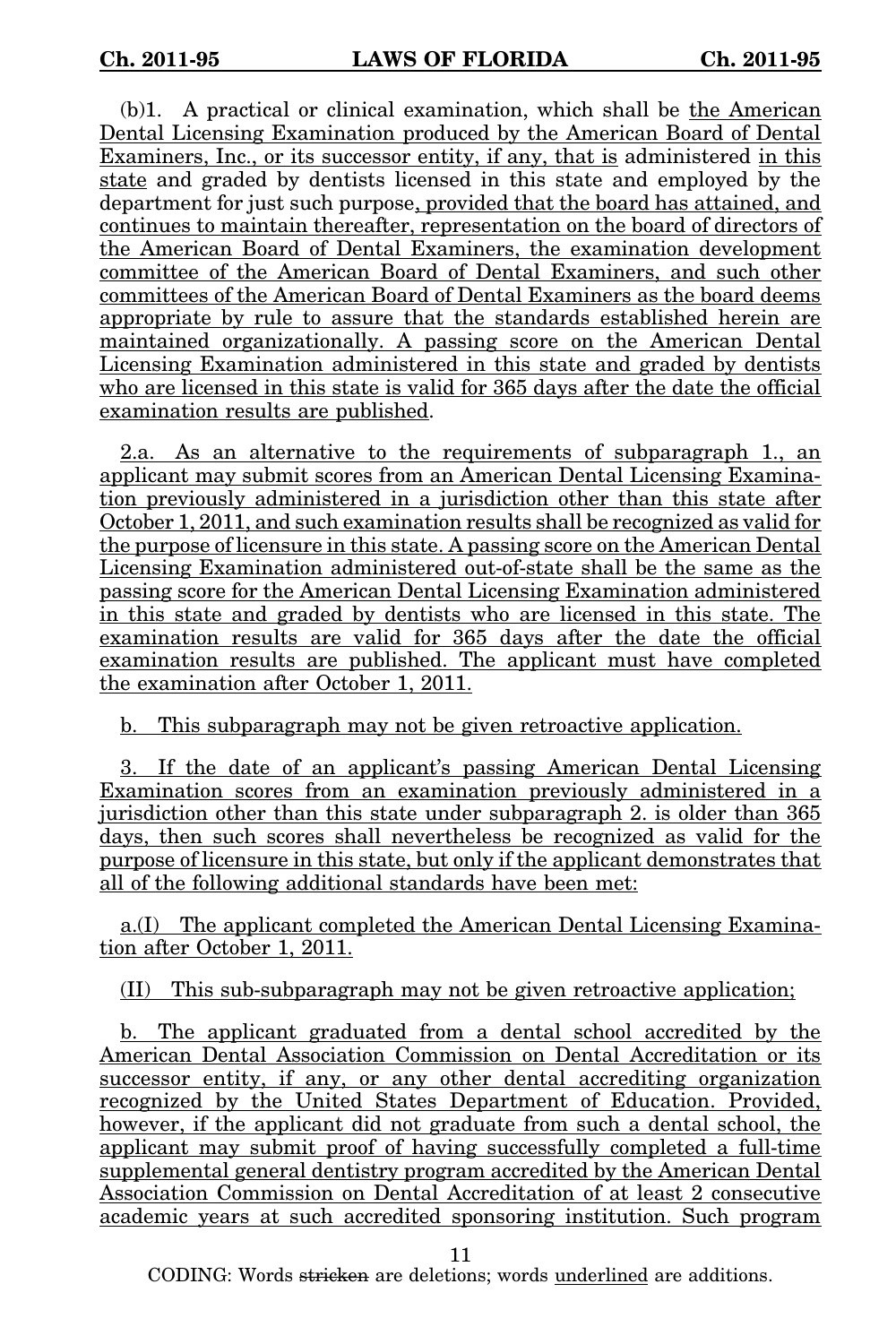must provide didactic and clinical education at the level of a D.D.S. or D.M.D. program accredited by the American Dental Association Commission on Dental Accreditation;

c. The applicant currently possesses a valid and active dental license in good standing, with no restriction, which has never been revoked, suspended, restricted, or otherwise disciplined, from another state or territory of the United States, the District of Columbia, or the Commonwealth of Puerto Rico;

d. The applicant submits proof that he or she has never been reported to the National Practitioner Data Bank, the Healthcare Integrity and Protection Data Bank, or the American Association of Dental Boards Clearinghouse. This sub-subparagraph does not apply if the applicant successfully appealed to have his or her name removed from the data banks of these agencies;

e.(I) In the 5 years immediately preceding the date of application for licensure in this state, the applicant must submit proof of having been consecutively engaged in the full-time practice of dentistry in another state or territory of the United States, the District of Columbia, or the Commonwealth of Puerto Rico, or, if the applicant has been licensed in another state or territory of the United States, the District of Columbia, or the Commonwealth of Puerto Rico for less than 5 years, the applicant must submit proof of having been engaged in the full-time practice of dentistry since the date of his or her initial licensure.

(II) As used in this section, "full-time practice" is defined as a minimum of 1,200 hours per year for each and every year in the consecutive 5-year period or, where applicable, the period since initial licensure, and must include any combination of the following:

(A) Active clinical practice of dentistry providing direct patient care.

(B) Full-time practice as a faculty member employed by a dental or dental hygiene school approved by the board or accredited by the American Dental Association Commission on Dental Accreditation.

(C) Full-time practice as a student at a postgraduate dental education program approved by the board or accredited by the American Dental Association Commission on Dental Accreditation.

(III) The board shall develop rules to determine what type of proof of fulltime practice is required and to recoup the cost to the board of verifying fulltime practice under this section. Such proof must, at a minimum, be:

(A) Admissible as evidence in an administrative proceeding;

(B) Submitted in writing;

12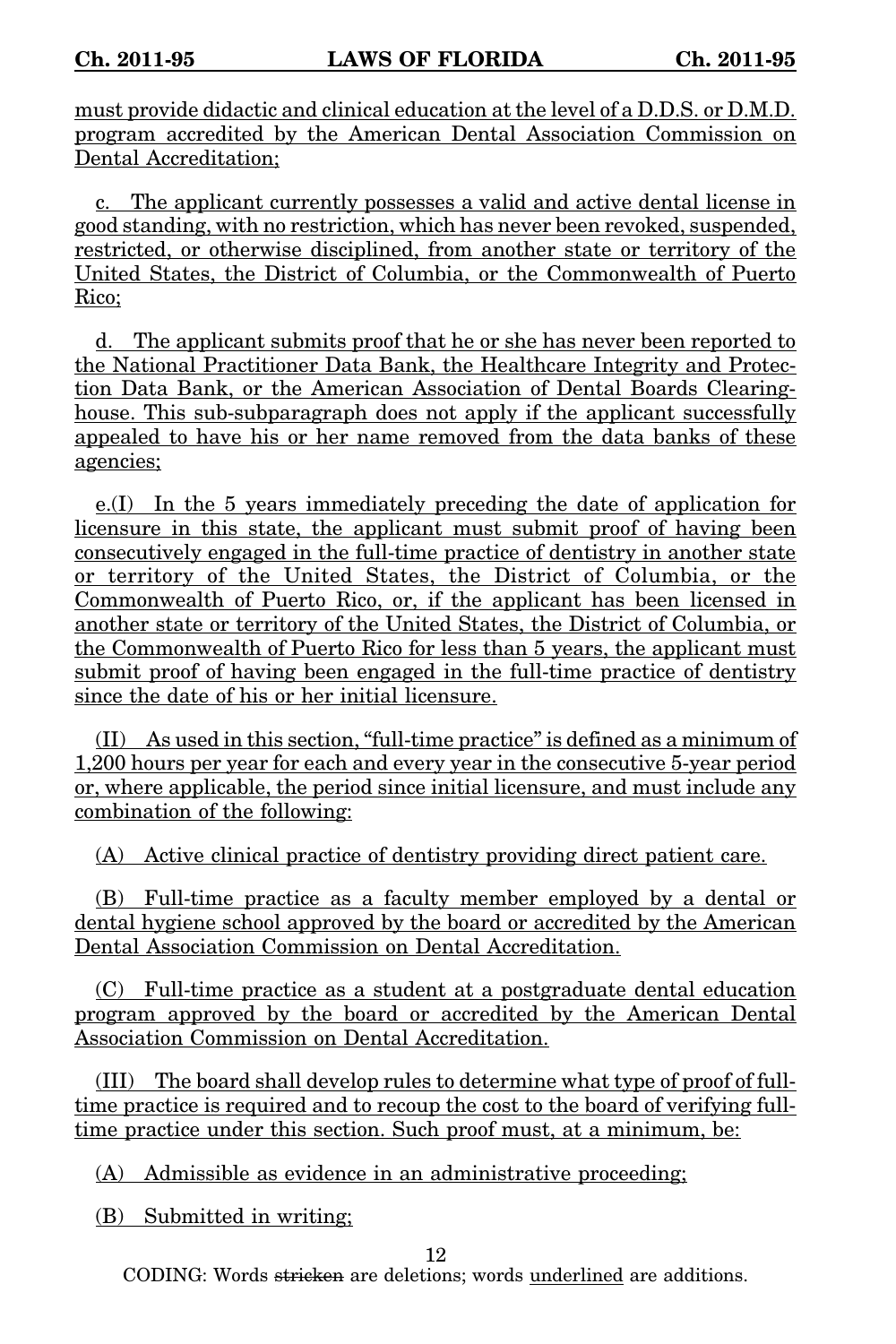(C) Submitted by the applicant under oath with penalties of perjury attached;

(D) Further documented by an affidavit of someone unrelated to the applicant who is familiar with the applicant's practice and testifies with particularity that the applicant has been engaged in full-time practice; and

(E) Specifically found by the board to be both credible and admissible.

(IV) An affidavit of only the applicant is not acceptable proof of full-time practice unless it is further attested to by someone unrelated to the applicant who has personal knowledge of the applicant's practice. If the board deems it necessary to assess credibility or accuracy, the board may require the applicant or the applicant's witnesses to appear before the board and give oral testimony under oath.

f. The applicant must submit documentation that he or she has completed, or will complete, prior to licensure in this state, continuing education equivalent to this state's requirements for the last full reporting biennium;

g. The applicant must prove that he or she has never been convicted of, or pled nolo contendere to, regardless of adjudication, any felony or misdemeanor related to the practice of a health care profession in any jurisdiction;

h. The applicant must successfully pass a written examination on the laws and rules of this state regulating the practice of dentistry and must successfully pass the computer-based diagnostic skills examination; and

i. The applicant must submit documentation that he or she has successfully completed the National Board of Dental Examiners dental examination.

(5)(a) The practical examination required under subsection (4) shall be the American Dental Licensing Examination developed by the American Board of Dental Examiners, Inc., or its successor entity, if any, provided the board finds that the successor entity's clinical examination complies with the provisions of this section, and shall include, at a minimum:

1. A comprehensive diagnostic skills examination covering the full scope of dentistry and an examination on applied clinical diagnosis and treatment planning in dentistry for dental candidates.

 $2.a.$  Two restorations on a live patient or patients., and The board by rule shall determine the class of such restorations. and whether they shall be performed on mannequins, live patients, or both. At least one restoration shall be on a live patient;

3.b. A demonstration of periodontal skills on a live patient;

13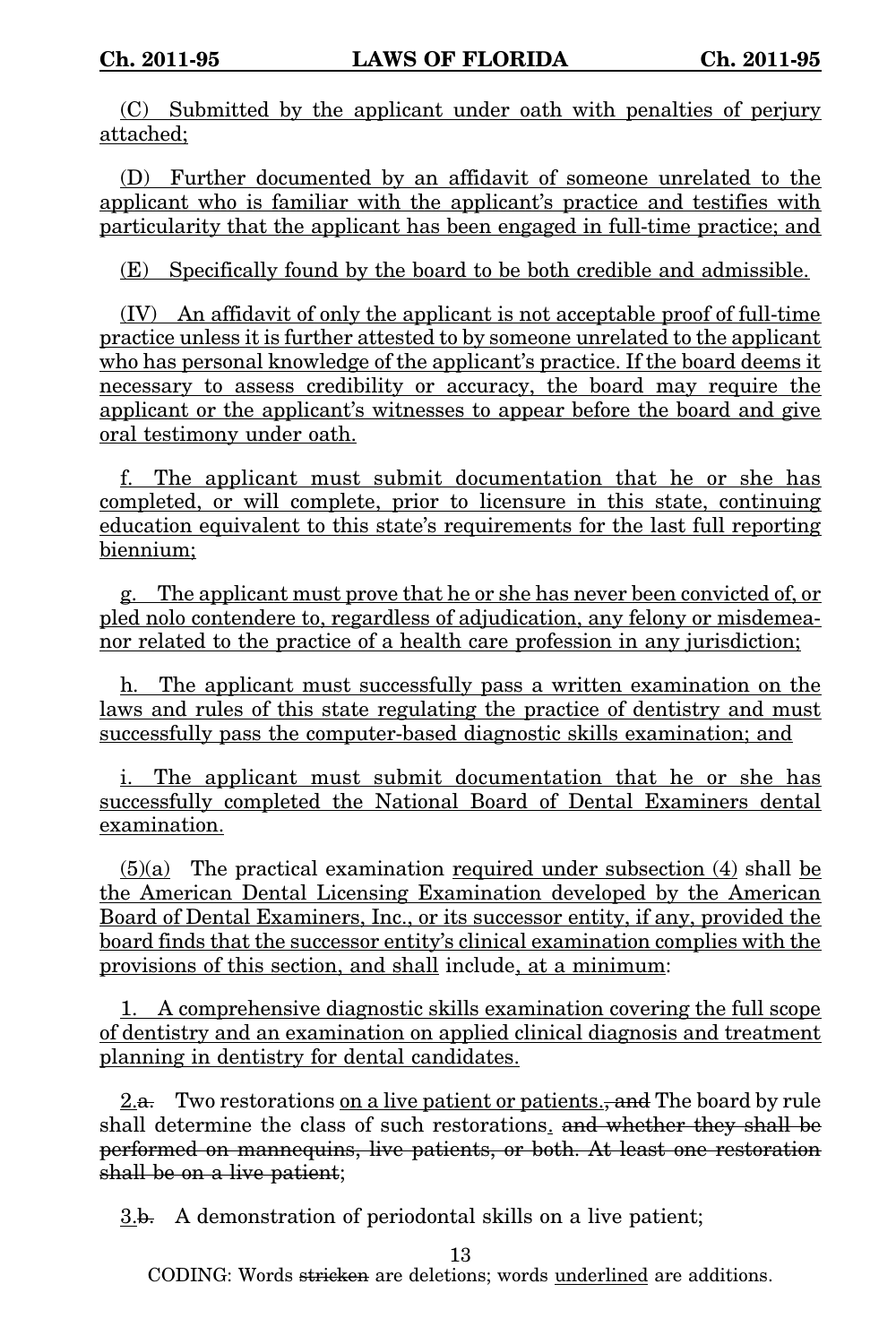4.c. A demonstration of prosthetics and restorative skills in complete and partial dentures and crowns and bridges and the utilization of practical methods of evaluation, specifically including the evaluation by the candidate of completed laboratory products such as, but not limited to, crowns and inlays filled to prepared model teeth;

5.d. A demonstration of restorative skills on a mannequin which requires the candidate to complete procedures performed in preparation for a cast restoration: and

6.e. A demonstration of endodontic skills; and.

7. A diagnostic skills examination demonstrating ability to diagnose conditions within the human oral cavity and its adjacent tissues and structures from photographs, slides, radiographs, or models pursuant to rules of the board. If an applicant fails to pass the diagnostic skills examination in three attempts, the applicant shall not be eligible for reexamination unless she or he completes additional educational requirements established by the board.

 $(b)$ 2. The department shall consult with the board in planning the times, places, physical facilities, training of personnel, and other arrangements concerning the administration of the examination. The board or a duly designated committee thereof shall approve the final plans for the administration of the examination.

(c)3. If the applicant fails to pass the clinical examination in three attempts, the applicant shall not be eligible for reexamination unless she or he completes additional educational requirements established by the board; and

(c) A diagnostic skills examination demonstrating ability to diagnose conditions within the human oral cavity and its adjacent tissues and structures from photographs, slides, radiographs, or models pursuant to rules of the board. If an applicant fails to pass the diagnostic skills examination in three attempts, the applicant shall not be eligible for reexamination unless she or he completes additional educational requirements established by the board.

(d) The board may by rule provide for additional procedures which are to be tested, provided such procedures shall be common to the practice of general dentistry. The board by rule shall determine the passing grade for each procedure and the acceptable variation for examiners. No such rule shall apply retroactively.

The department shall require a mandatory standardization exercise for all examiners prior to each practical or clinical examination and shall retain for employment only those dentists who have substantially adhered to the standard of grading established at such exercise.

14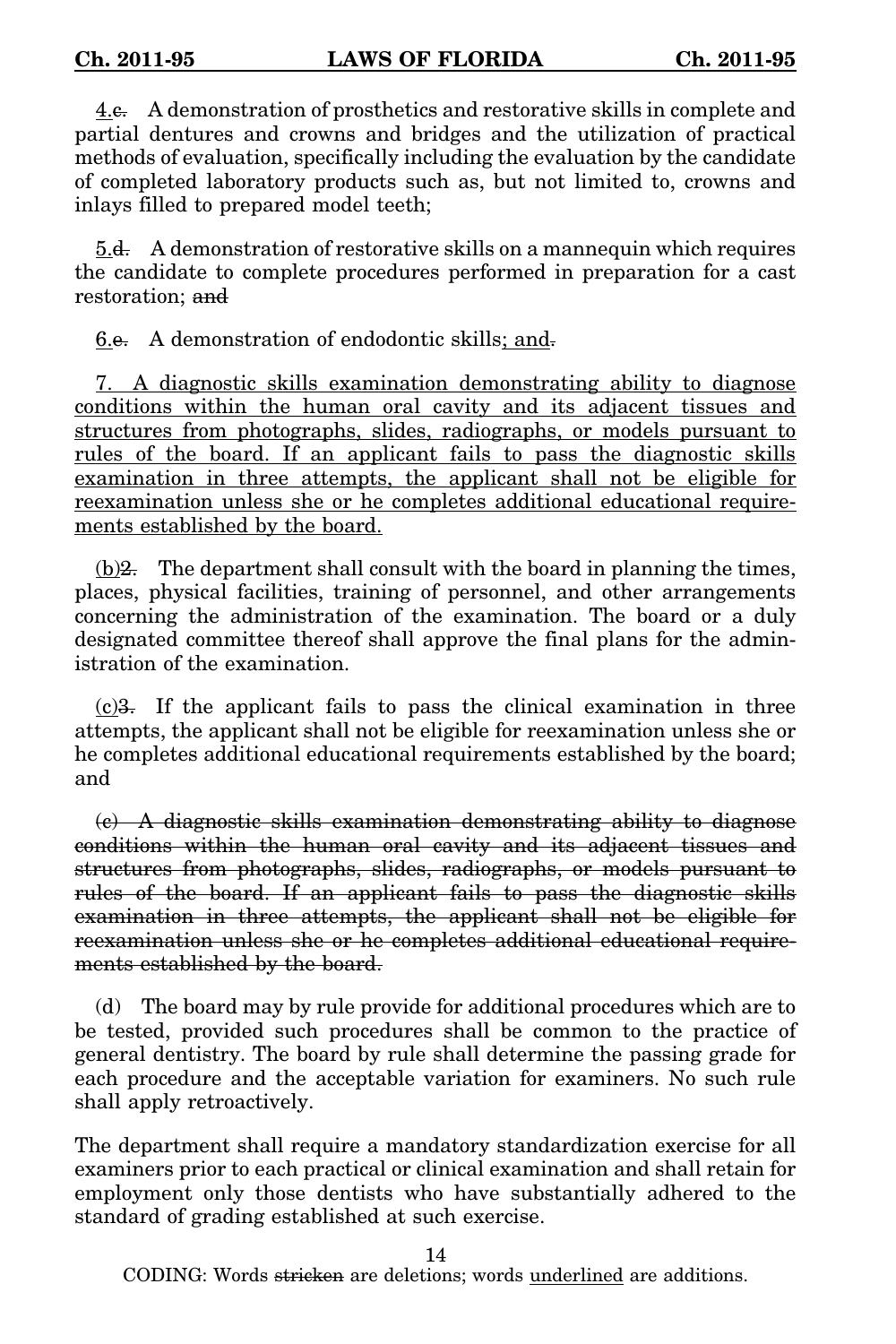$(6)(a)$  It is the finding of the Legislature that absent a threat to the health, safety, and welfare of the public, the relocation of applicants to practice dentistry within the geographic boundaries of this state, who are lawfully and currently practicing dentistry in another state or territory of the United States, the District of Columbia, or the Commonwealth of Puerto Rico, based on their scores from the American Dental Licensing Examination administered in a state other than this state, is substantially related to achieving the important state interest of improving access to dental care for underserved citizens of this state and furthering the economic development goals of the state. Therefore, in order to maintain valid active licensure in this state, all applicants for licensure who are relocating to this state based on scores from the American Dental Licensing Examination administered in a state other than this state must actually engage in the full-time practice of dentistry inside the geographic boundaries of this state within 1 year of receiving such licensure in this state. The Legislature finds that, if such applicants do not actually engage in the full-time practice of dentistry within the geographic boundaries of this state within 1 year of receiving such a license in this state, access to dental care for the public will not significantly increase, patients' continuity of care will not be attained, and the economic development goals of the state will not be significantly met.

(b)1. As used in this section, "full-time practice of dentistry within the geographic boundaries of this state within 1 year" is defined as a minimum of 1,200 hours in the initial year of licensure, which must include any combination of the following:

a. Active clinical practice of dentistry providing direct patient care within the geographic boundaries of this state.

b. Full-time practice as a faculty member employed by a dental or dental hygiene school approved by the board or accredited by the American Dental Association Commission on Dental Accreditation and located within the geographic boundaries of this state.

c. Full-time practice as a student at a postgraduate dental education program approved by the board or accredited by the American Dental Association Commission on Dental Accreditation and located within the geographic boundaries of this state.

2. The board shall develop rules to determine what type of proof of fulltime practice of dentistry within the geographic boundaries of this state for 1 year is required in order to maintain active licensure and shall develop rules to recoup the cost to the board of verifying maintenance of such full-time practice under this section. Such proof must, at a minimum:

a. Be admissible as evidence in an administrative proceeding;

b. Be submitted in writing;

15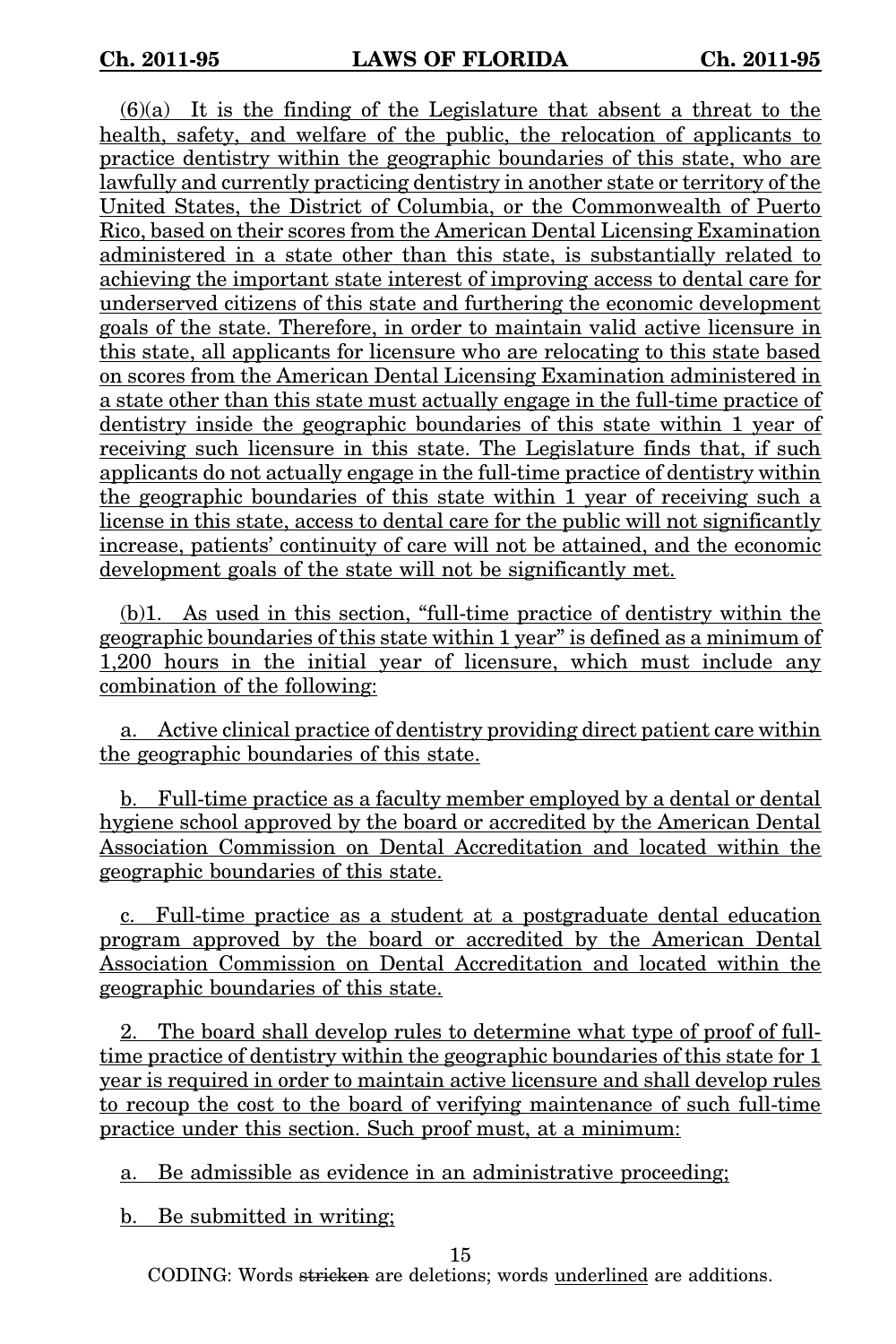c. Be submitted by the applicant under oath with penalties of perjury attached;

d. Be further documented by an affidavit of someone unrelated to the applicant who is familiar with the applicant's practice and testifies with particularity that the applicant has been engaged in full-time practice of dentistry within the geographic boundaries of this state within the last 365 days; and

e. Include such additional proof as specifically found by the board to be both credible and admissible.

3. An affidavit of only the applicant is not acceptable proof of full-time practice of dentistry within the geographic boundaries of this state within 1 year, unless it is further attested to by someone unrelated to the applicant who has personal knowledge of the applicant's practice within the last  $365$ days. If the board deems it necessary to assess credibility or accuracy, the board may require the applicant or the applicant's witnesses to appear before the board and give oral testimony under oath.

(c) It is the further intent of the Legislature that a license issued pursuant to paragraph (a) shall expire in the event the board finds that it did not receive acceptable proof of full-time practice within the geographic boundaries of this state within 1 year after the initial issuance of the license. The board shall make reasonable attempts within 30 days prior to the expiration of such a license to notify the licensee in writing at his or her last known address of the need for proof of full-time practice in order to continue licensure. If the board has not received a satisfactory response from the licensee within the 30-day period, the licensee must be served with actual or constructive notice of the pending expiration of licensure and be given 20 days in which to submit proof required in order to continue licensure. If the 20-day period expires and the board finds it has not received acceptable proof of full-time practice within the geographic boundaries of this state within 1 year after the initial issuance of the license, then the board must issue an administrative order finding that the license has expired. Such an order may be appealed by the former licensee in accordance with the provisions of chapter 120. In the event of expiration, the licensee shall immediately cease and desist from practicing dentistry and shall immediately surrender to the board the wallet-size identification card and wall card. A person who uses or attempts to use a license issued pursuant to this section which has expired commits unlicensed practice of dentistry, a felony of the third degree pursuant to s.  $466.026(1)(b)$ , punishable as provided in s. 775.082, s. 775.083, or s. 775.084.

Section 10. Effective October 1, 2011, section 466.067, Florida Statutes, is amended, and, for the purpose of incorporating the amendment made by this act to section 466.006, Florida Statutes, in a reference thereto, subsections  $(2)$ ,  $(5)$ ,  $(9)$ , and  $(12)$  of that section are reenacted, to read:

16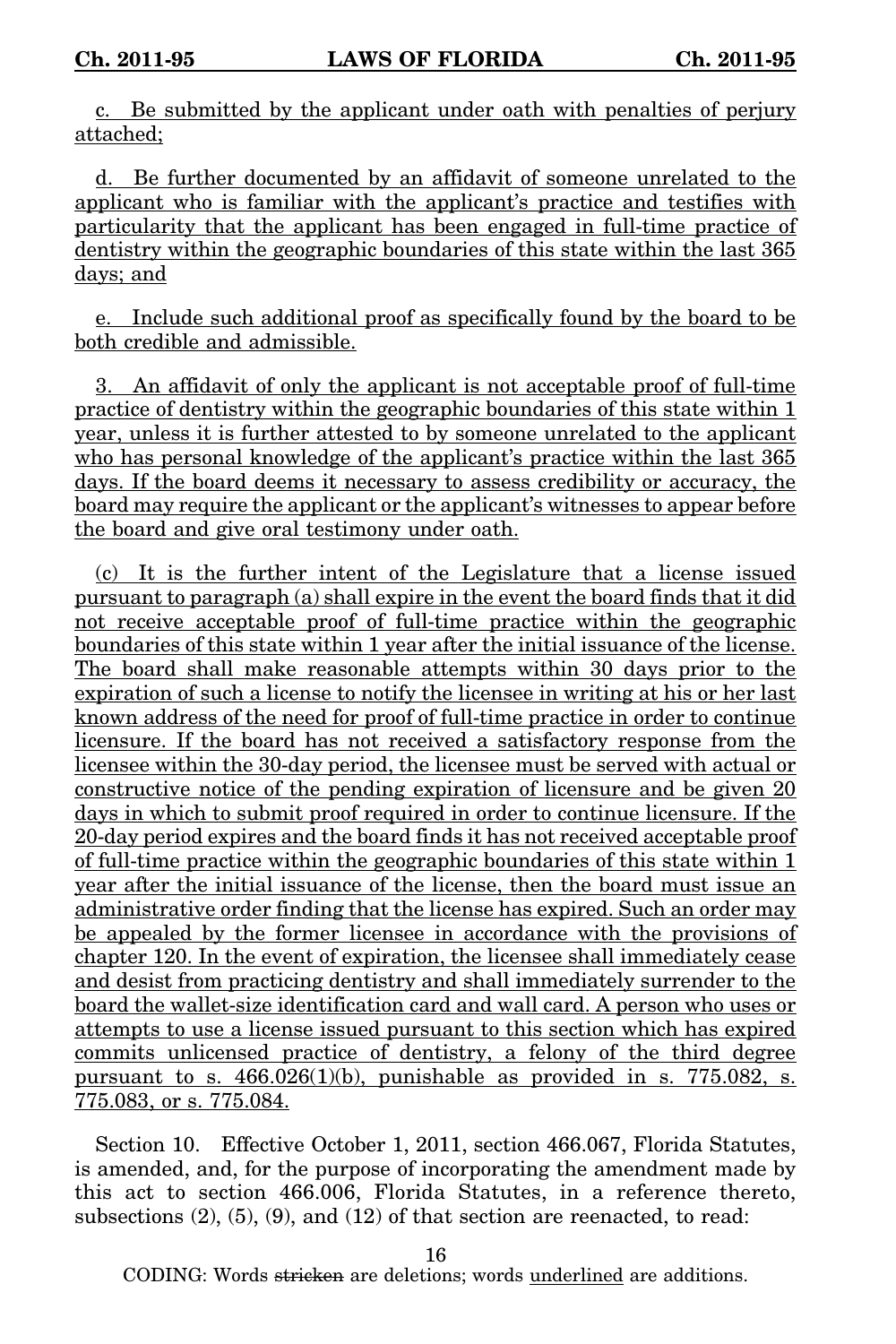466.0067 Application for health access dental license.—The Legislature finds that there is an important state interest in attracting dentists to practice in underserved health access settings in this state and further, that allowing out-of-state dentists who meet certain criteria to practice in health access settings without the supervision of a dentist licensed in this state is substantially related to achieving this important state interest. Therefore, notwithstanding the requirements of s. 466.006, the board shall grant a health access dental license to practice dentistry in this state in health access settings as defined in s.  $466.003$  s.  $466.003(14)$  to an applicant that:

(1) Files an appropriate application approved by the board;

(2) Pays an application license fee for a health access dental license, lawsand-rule exam fee, and an initial licensure fee. The fees specified in this subsection may not differ from an applicant seeking licensure pursuant to s. 466.006;

(3) Has not been convicted of or pled nolo contendere to, regardless of adjudication, any felony or misdemeanor related to the practice of a health care profession;

(4) Submits proof of graduation from a dental school accredited by the Commission on Dental Accreditation of the American Dental Association or its successor agency;

(5) Submits documentation that she or he has completed, or will obtain prior to licensure, continuing education equivalent to this state's requirement for dentists licensed under s. 466.006 for the last full reporting biennium before applying for a health access dental license;

(6) Submits proof of her or his successful completion of parts I and II of the dental examination by the National Board of Dental Examiners and a state or regional clinical dental licensing examination that the board has determined effectively measures the applicant's ability to practice safely;

(7) Currently holds a valid, active, dental license in good standing which has not been revoked, suspended, restricted, or otherwise disciplined from another of the United States, the District of Columbia, or a United States territory;

(8) Has never had a license revoked from another of the United States, the District of Columbia, or a United States territory;

(9) Has never failed the examination specified in s. 466.006, unless the applicant was reexamined pursuant to s. 466.006 and received a license to practice dentistry in this state;

(10) Has not been reported to the National Practitioner Data Bank, unless the applicant successfully appealed to have his or her name removed from the data bank;

17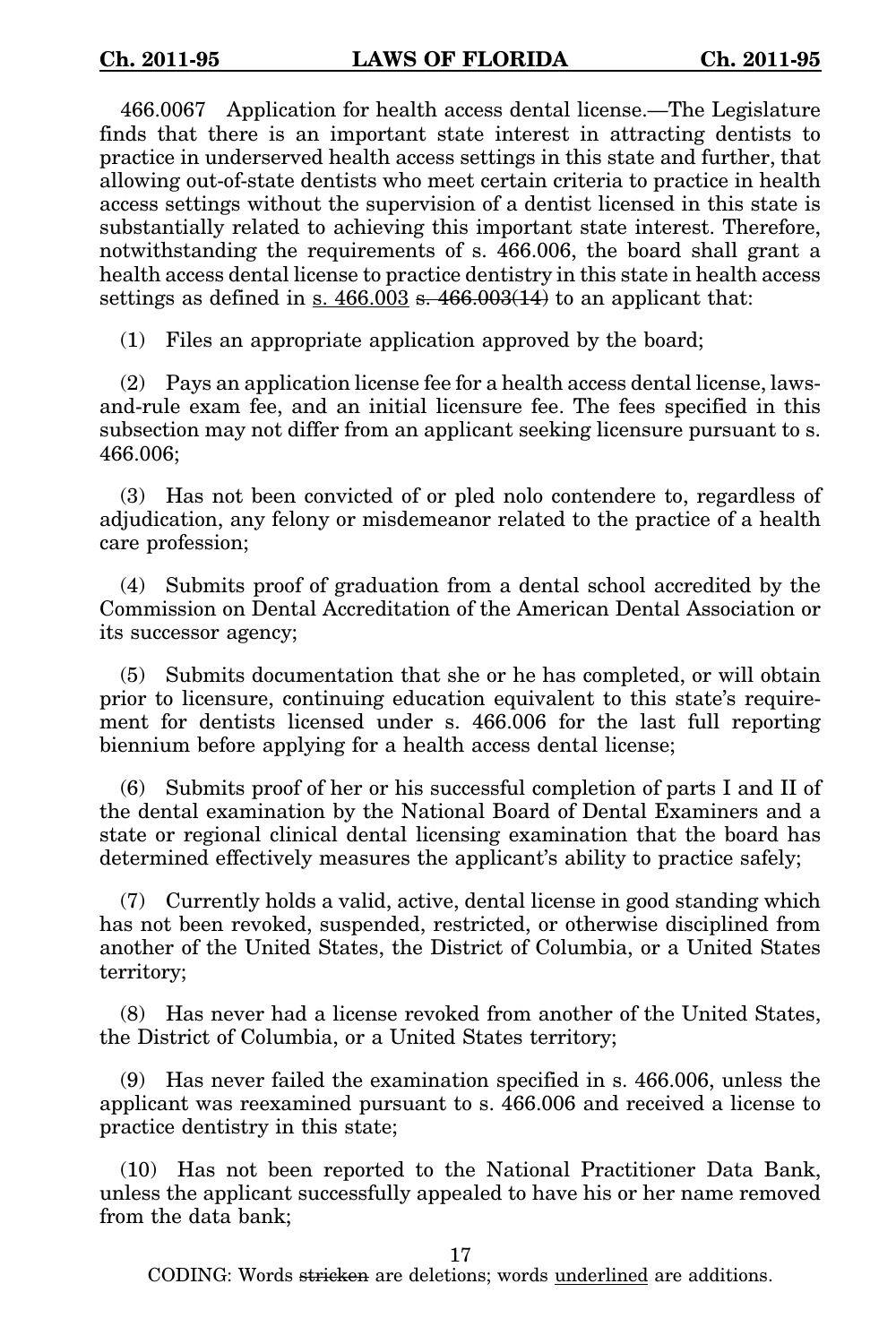(11) Submits proof that he or she has been engaged in the active, clinical practice of dentistry providing direct patient care for 5 years immediately preceding the date of application, or in instances when the applicant has graduated from an accredited dental school within the preceding 5 years, submits proof of continuous clinical practice providing direct patient care since graduation; and

(12) Has passed an examination covering the laws and rules of the practice of dentistry in this state as described in s. 466.006(4)(a).

Section 11. Effective October 1, 2011, for the purpose of incorporating the amendment made by this act to section 466.006, Florida Statutes, in a reference thereto, subsection (1) of section 466.0065, Florida Statutes, is reenacted to read:

466.0065 Regional licensure examinations.—

(1) It is the intent of the Legislature that schools of dentistry be allowed to offer regional licensure examinations to dental students who are in the final year of a program at an approved dental school for the sole purpose of facilitating the student's licensing in other jurisdictions. This section does not allow a person to be licensed as a dentist in this state without taking the examinations as set forth in s. 466.006, nor does this section mean that regional examinations administered under this section may be substituted for complying with testing requirements under s. 466.006.

Section 12. Effective October 1, 2011, for the purpose of incorporating the amendment made by this act to section 466.006, Florida Statutes, in a reference thereto, paragraph (d) of subsection (1) of section 466.00671, Florida Statutes, is reenacted to read:

466.00671 Renewal of the health access dental license.—

(1) A health access dental licensee shall apply for renewal each biennium. At the time of renewal, the licensee shall sign a statement that she or he has complied with all continuing education requirements of an active dentist licensee. The board shall renew a health access dental license for an applicant that:

(d) Has not failed the examination specified in s. 466.006 since initially receiving a health access dental license or since the last renewal; and

Section 13. Effective October 1, 2011, for the purpose of incorporating the amendment made by this act to section 466.006, Florida Statutes, in a reference thereto, paragraph (b) of subsection (2) and subsection (3) of section 466.007, Florida Statutes, are reenacted to read:

466.007 Examination of dental hygienists.—

(2) An applicant shall be entitled to take the examinations required in this section to practice dental hygiene in this state if the applicant:

18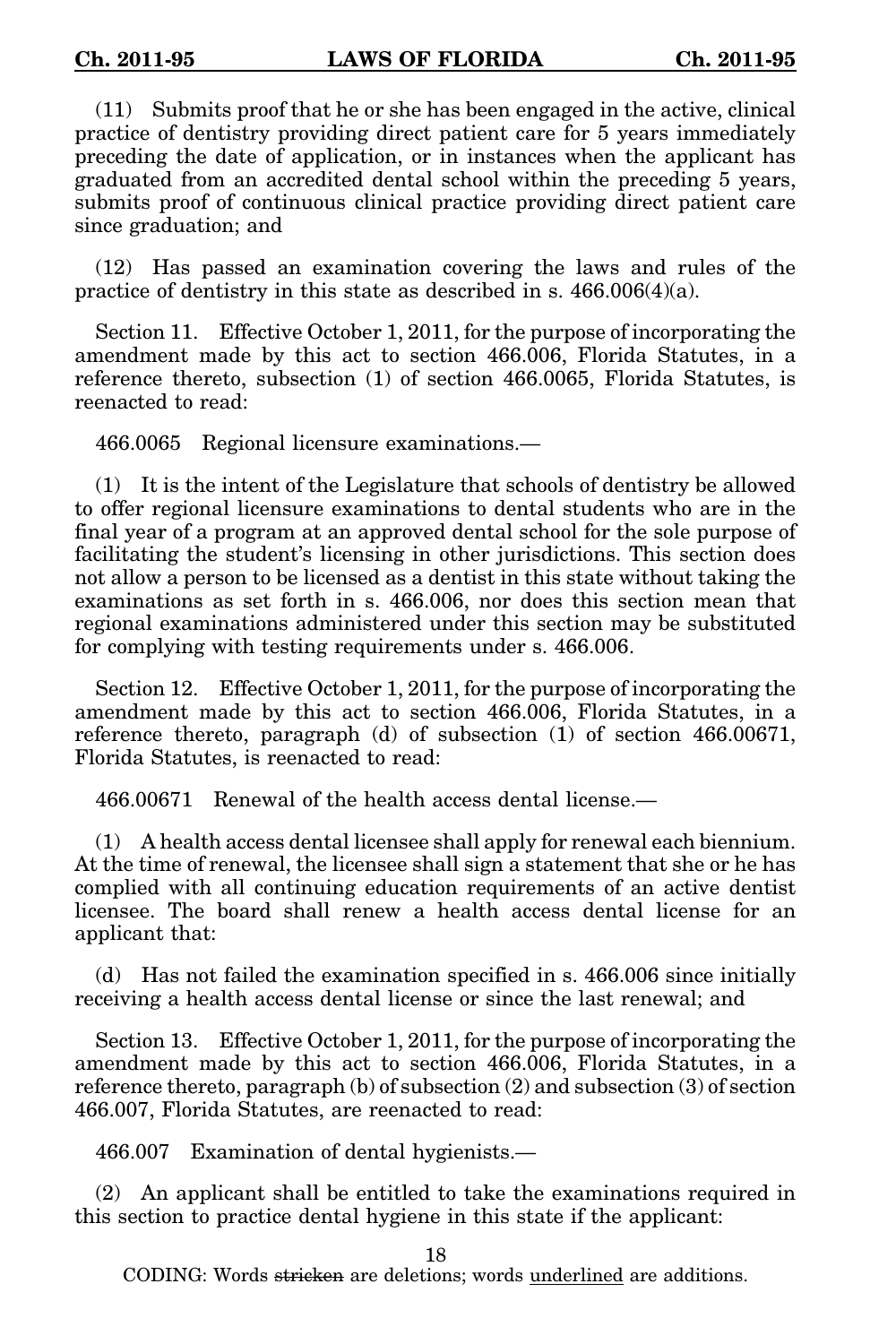(b)1. Is a graduate of a dental hygiene college or school approved by the board or accredited by the Commission on Accreditation of the American Dental Association or its successor agency; or

2. Is a graduate of a dental college or school accredited in accordance with s. 466.006(2)(b), or a graduate of an unaccredited dental college or school, and has met the requirements of subsection (3).

(3) A graduate of a dental college or school shall be entitled to take the examinations required in this section to practice dental hygiene in this state if, in addition to the requirements specified in subsection (2), the graduate meets the following requirements:

(a) Submits the following credentials for review by the board:

1. Transcripts totaling 4 academic years of postsecondary dental education; and

2. A dental school diploma which is comparable to a D.D.S. or D.M.D.

Such credentials shall be submitted in a manner provided by rule of the board. The board shall approve those credentials which comply with this paragraph and with rules of the board adopted pursuant to this paragraph. The provisions of this paragraph notwithstanding, an applicant of a foreign dental college or school not accredited in accordance with s.  $466.006(2)(b)$ who cannot produce the credentials required by this paragraph, as a result of political or other conditions in the country in which the applicant received his or her education, may seek the board's approval of his or her educational background by submitting, in lieu of the credentials required in this paragraph, such other reasonable and reliable evidence as may be set forth by board rule. The board shall not accept such other evidence until it has made a reasonable attempt to obtain the credentials required by this paragraph from the educational institutions the applicant is alleged to have attended, unless the board is otherwise satisfied that such credentials cannot be obtained.

(b) Successfully completes one or more courses, of a scope and duration approved and defined by board rule, that meet the requirements of law for instructing health care providers on the human immunodeficiency virus and acquired immune deficiency syndrome. In addition, the board may require an applicant who graduated from a nonaccredited dental college or school to successfully complete additional coursework, only after failing the initial examination, as defined by board rule, at an educational institution approved by the board or accredited as provided in subparagraph  $(2)(b)$ 1. A graduate of a foreign dental college or school not accredited in accordance with s. 466.006(2)(b) may not take the coursework set forth in this paragraph until the board has approved the credentials required by paragraph (a).

Section 14. Effective October 1, 2011, for the purpose of incorporating the amendment made by this act to section 466.006, Florida Statutes, in a

19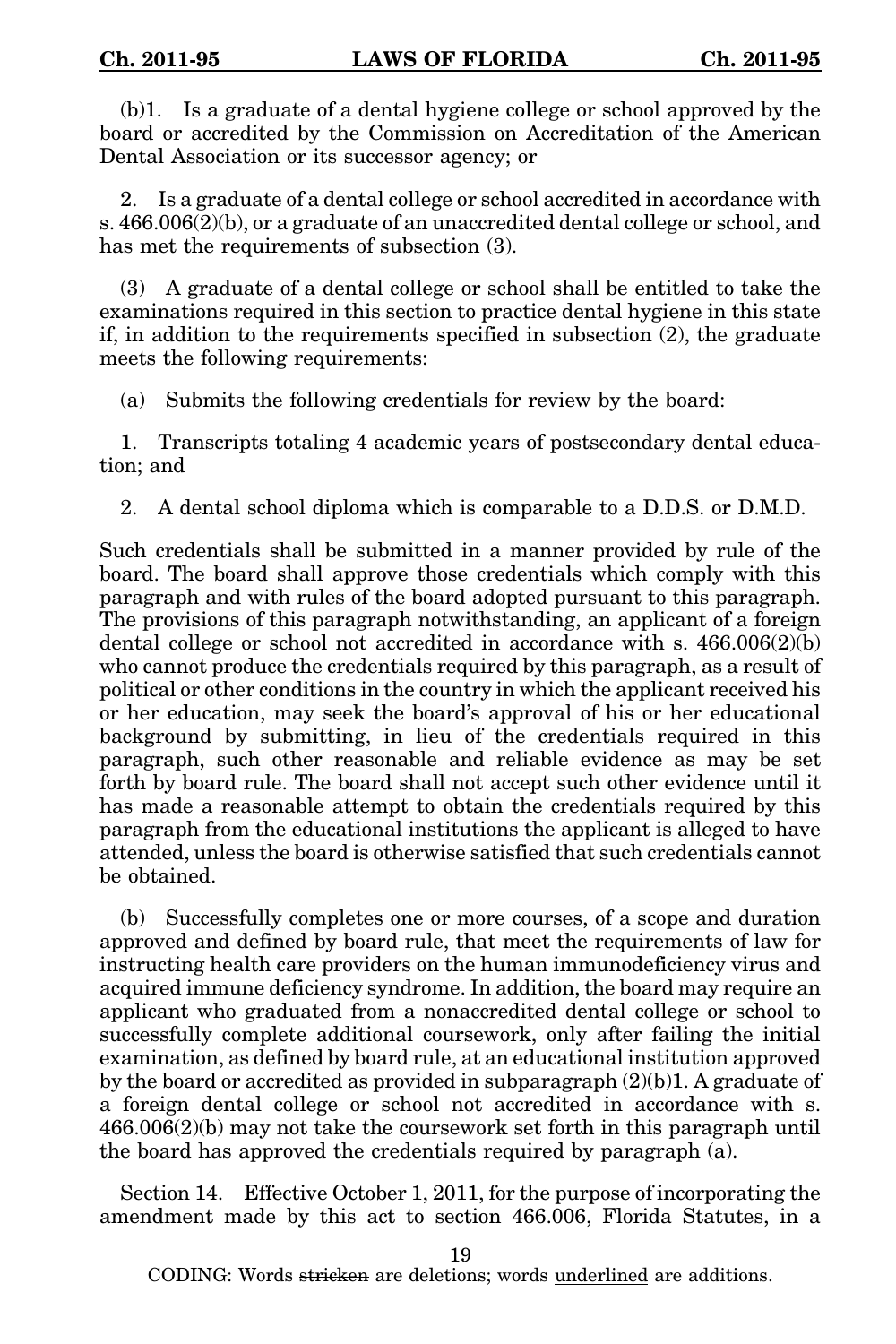reference thereto, subsection (1) of section 466.009, Florida Statutes, is reenacted to read:

466.009 Reexamination.—

(1) The department shall permit any person who fails an examination which is required under s. 466.006 or s. 466.007 to retake the examination. If the examination to be retaken is a practical or clinical examination, the applicant shall pay a reexamination fee set by rule of the board in an amount not to exceed the original examination fee.

Section 15. Effective October 1, 2011, for the purpose of incorporating the amendment made by this act to section 466.006, Florida Statutes, in a reference thereto, section 466.011, Florida Statutes, is reenacted to read:

466.011 Licensure.—The board shall certify for licensure by the department any applicant who satisfies the requirements of s. 466.006, s. 466.0067, or s. 466.007. The board may refuse to certify an applicant who has violated any of the provisions of s. 466.026 or s. 466.028.

Section 16. Subsections (7), (8), and (9) of section 468.701, Florida Statutes, are renumbered as subsections (8), (9), and (10), respectively, and a new subsection (7) is added to that section, to read:

468.701 Definitions.—As used in this part, the term:

(7) "Board of Certification" means the nationally accredited certifying body for athletic trainers or its successor agency.

Section 17. Subsection (2) of section 468.703, Florida Statutes, is amended to read:

468.703 Board of Athletic Training.—

(2) Five members of the board must be licensed athletic trainers, certified by the Board of Certification. One member of the board must be a physician licensed under chapter 458 or chapter 459. One member of the board must be a physician licensed under chapter 460. Two members of the board shall be consumer members, each of whom must be a resident of this state who has never worked as an athletic trainer, who has no financial interest in the practice of athletic training, and who has never been a licensed health care practitioner as defined in s. 456.001(4).

Section 18. Section 468.707, Florida Statutes, is amended to read:

468.707 Licensure by examination; requirements.—

 $(1)$  Any person desiring to be licensed as an athletic trainer shall apply to the department on a form approved by the department. The department shall license each applicant who:

 $(1)$ (a) Has completed the application form and remitted the required fees.

20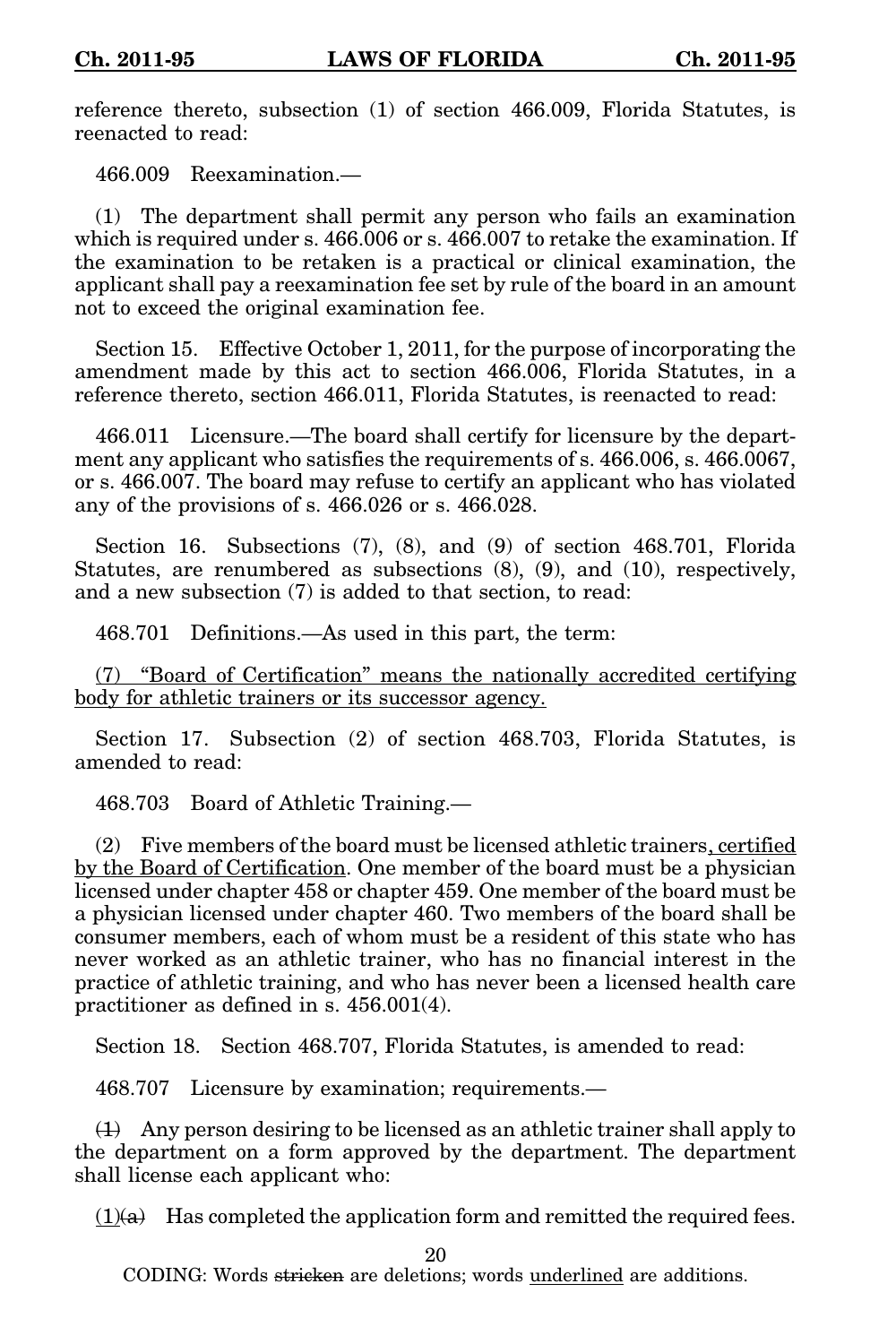$(2)(b)$  Is at least 21 years of age.

 $(3)(e)$  Has obtained a baccalaureate degree from a college or university accredited by an accrediting agency recognized and approved by the United States Department of Education or the Commission on Recognition of Postsecondary Accreditation, or approved by the board, or recognized by the Board of Certification.

 $(4)(d)$  If graduated after 2004, has completed an approved athletic training curriculum from a college or university accredited by a program recognized by the Board of Certification an accrediting agency recognized and approved by the United States Department of Education or the Commission on Recognition of Postsecondary Accreditation, or approved by the board.

 $(5)(e)$  Has current certification in cardiovascular pulmonary resuscitation with an automated external defibrillator from the American Red Cross  $or$ , the American Heart Association, or an equivalent certification as</u> determined by the board.

 $(6)$ (f) Has passed the an examination and is certified by the Board of Certification administered or approved by the board.

 $(2)$  Pursuant to the requirements of s. 456.034, each applicant shall complete a continuing education course on human immunodeficiency virus and acquired immune deficiency syndrome as part of initial licensure.

Section 19. Section 468.711, Florida Statutes, is amended to read:

468.711 Renewal of license; continuing education.—

(1) The department shall renew a license upon receipt of the renewal application and fee, provided the applicant is in compliance with the provisions of this section, chapter 456, and rules promulgated pursuant thereto.

(2) The board may, by rule, prescribe continuing education requirements, not to exceed 24 hours biennially. The criteria for continuing education shall be approved by the board and must shall include a current certificate in cardiovascular pulmonary resuscitation with an automated external defibrillator from the American Red Cross or the American Heart Association or an equivalent training as determined by the board.

(3) If initially licensed after January 1, 1998, the licensee must be currently certified by the Board of Certification or its successor agency Pursuant to the requirements of s. 456.034, each licensee shall complete a continuing education course on human immunodeficiency virus and acquired immune deficiency syndrome as part of biennial relicensure.

Section 20. If any provision of this act or its application to any person or circumstance is held invalid by a court of competent jurisdiction, the

21